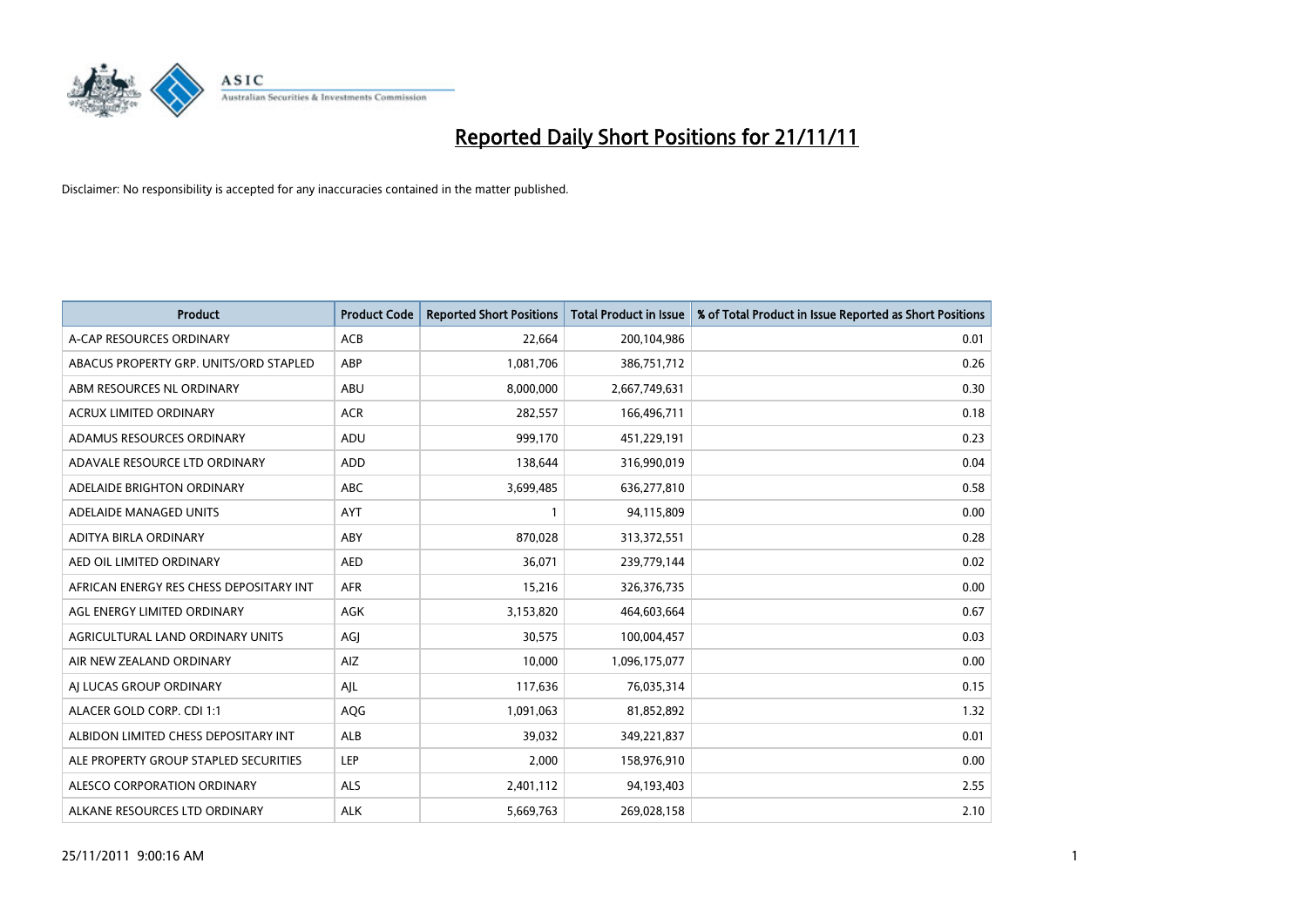

| <b>Product</b>                         | <b>Product Code</b> | <b>Reported Short Positions</b> | <b>Total Product in Issue</b> | % of Total Product in Issue Reported as Short Positions |
|----------------------------------------|---------------------|---------------------------------|-------------------------------|---------------------------------------------------------|
| ALLIANCE RESOURCES ORDINARY            | AGS                 | 13,756                          | 341,172,309                   | 0.00                                                    |
| ALLIED GOLD MIN PLC CDI 1:1            | <b>ALD</b>          | 4,500                           | 73,573,896                    | 0.01                                                    |
| ALLIED HEALTH LTD ORDINARY             | AHZ                 | 134,528                         | 643,360,097                   | 0.02                                                    |
| ALTONA MINING LTD ORDINARY             | <b>AOH</b>          | 585,225                         | 518,687,704                   | 0.12                                                    |
| ALUMINA LIMITED ORDINARY               | <b>AWC</b>          | 38,917,598                      | 2,440,196,187                 | 1.59                                                    |
| AMADEUS ENERGY ORDINARY                | AMU                 | 454.000                         | 278,472,818                   | 0.16                                                    |
| AMALGAMATED HOLDINGS ORDINARY          | <b>AHD</b>          | 2,507                           | 157,480,461                   | 0.00                                                    |
| AMCOR LIMITED ORDINARY                 | AMC                 | 4,147,447                       | 1,221,771,347                 | 0.33                                                    |
| AMP LIMITED ORDINARY                   | AMP                 | 9,255,986                       | 2,854,672,784                 | 0.30                                                    |
| AMPELLA MINING ORDINARY                | <b>AMX</b>          | 810,337                         | 204,985,108                   | 0.40                                                    |
| ANGLOGOLD ASHANTI CDI 5:1              | AGG                 | 996                             | 89,207,765                    | 0.00                                                    |
| ANSELL LIMITED ORDINARY                | <b>ANN</b>          | 2,552,412                       | 131,177,201                   | 1.93                                                    |
| ANTARES ENERGY LTD ORDINARY            | <b>AZZ</b>          | 27,300                          | 263,000,000                   | 0.01                                                    |
| ANZ BANKING GRP LTD ORDINARY           | ANZ                 | 21,376,315                      | 2,629,322,167                 | 0.80                                                    |
| APA GROUP STAPLED SECURITIES           | <b>APA</b>          | 8,053,897                       | 639,334,625                   | 1.24                                                    |
| APEX MINERALS NL ORDINARY              | <b>AXM</b>          | 885,146                         | 5,550,243,713                 | 0.02                                                    |
| APN EUROPEAN RETAIL UNITS STAPLED SEC. | <b>AEZ</b>          | 11,832                          | 544,910,660                   | 0.00                                                    |
| APN NEWS & MEDIA ORDINARY              | <b>APN</b>          | 25,004,780                      | 630,211,415                   | 3.97                                                    |
| AQUARIUS PLATINUM. ORDINARY            | <b>AOP</b>          | 3,476,520                       | 470,312,578                   | 0.72                                                    |
| AQUILA RESOURCES ORDINARY              | <b>AQA</b>          | 6,626,970                       | 374,368,499                   | 1.73                                                    |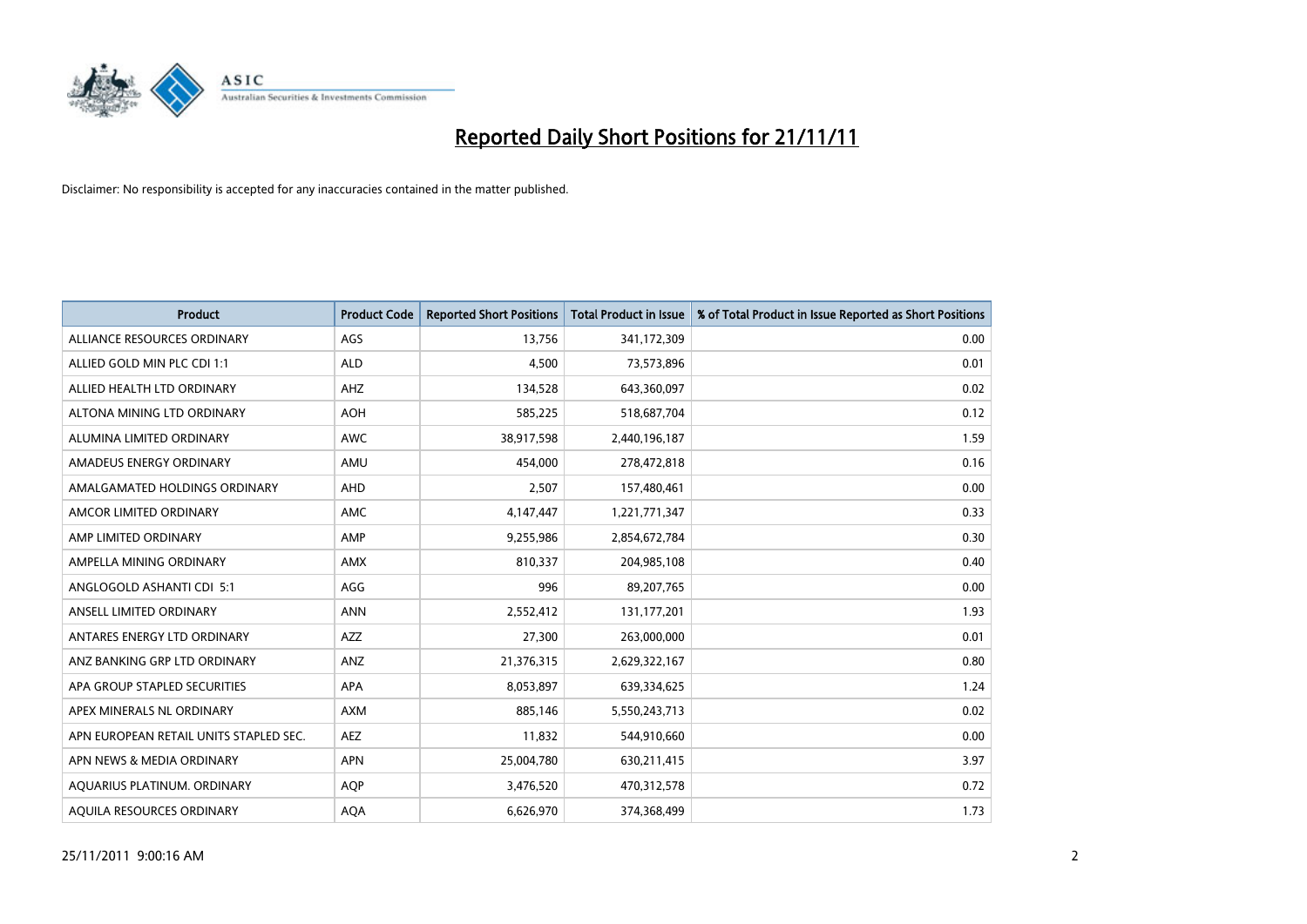

| <b>Product</b>                          | <b>Product Code</b> | <b>Reported Short Positions</b> | <b>Total Product in Issue</b> | % of Total Product in Issue Reported as Short Positions |
|-----------------------------------------|---------------------|---------------------------------|-------------------------------|---------------------------------------------------------|
| ARAFURA RESOURCE LTD ORDINARY           | <b>ARU</b>          | 9,437,882                       | 367,980,342                   | 2.56                                                    |
| ARB CORPORATION ORDINARY                | <b>ARP</b>          | 17,217                          | 72,481,302                    | 0.02                                                    |
| ARDENT LEISURE GROUP STAPLED SECURITIES | AAD                 | 673,085                         | 324,236,390                   | 0.19                                                    |
| ARISTOCRAT LEISURE ORDINARY             | ALL                 | 26,843,618                      | 543,181,024                   | 4.95                                                    |
| ASCIANO LIMITED ORDINARY                | <b>AIO</b>          | 9,975,833                       | 2,926,103,883                 | 0.32                                                    |
| ASG GROUP LIMITED ORDINARY              | <b>ASZ</b>          | 171,613                         | 171,456,889                   | 0.10                                                    |
| ASPEN GROUP ORD/UNITS STAPLED           | <b>APZ</b>          | 1,000,755                       | 584,985,037                   | 0.17                                                    |
| ASPIRE MINING LTD ORDINARY              | <b>AKM</b>          | 405,365                         | 620,594,556                   | 0.06                                                    |
| ASTON RES LTD ORDINARY                  | <b>AZT</b>          | 2,329,692                       | 204,527,604                   | 1.15                                                    |
| ASTRO JAP PROP GROUP STAPLED SECURITIES | AJA                 | 29,493                          | 58,445,002                    | 0.05                                                    |
| ASX LIMITED ORDINARY                    | <b>ASX</b>          | 1,894,654                       | 175,136,729                   | 1.07                                                    |
| ATLANTIC LIMITED ORDINARY               | ATI                 | 103,408                         | 114,485,240                   | 0.09                                                    |
| ATLAS IRON LIMITED ORDINARY             | AGO                 | 10,837,065                      | 889,036,055                   | 1.20                                                    |
| <b>AURORA OIL &amp; GAS ORDINARY</b>    | <b>AUT</b>          | 12,475,458                      | 411,155,343                   | 3.02                                                    |
| AUSDRILL LIMITED ORDINARY               | <b>ASL</b>          | 171,094                         | 302,754,823                   | 0.05                                                    |
| AUSENCO LIMITED ORDINARY                | AAX                 | 1,372,847                       | 123,258,843                   | 1.11                                                    |
| <b>AUSTAL LIMITED ORDINARY</b>          | ASB                 | 313,952                         | 188,069,638                   | 0.17                                                    |
| AUSTAR UNITED ORDINARY                  | <b>AUN</b>          | 5,385,390                       | 1,271,505,737                 | 0.41                                                    |
| AUSTBROKERS HOLDINGS ORDINARY           | <b>AUB</b>          | $\overline{2}$                  | 55,419,436                    | 0.00                                                    |
| AUSTIN ENGINEERING ORDINARY             | <b>ANG</b>          | 45,329                          | 72,014,403                    | 0.06                                                    |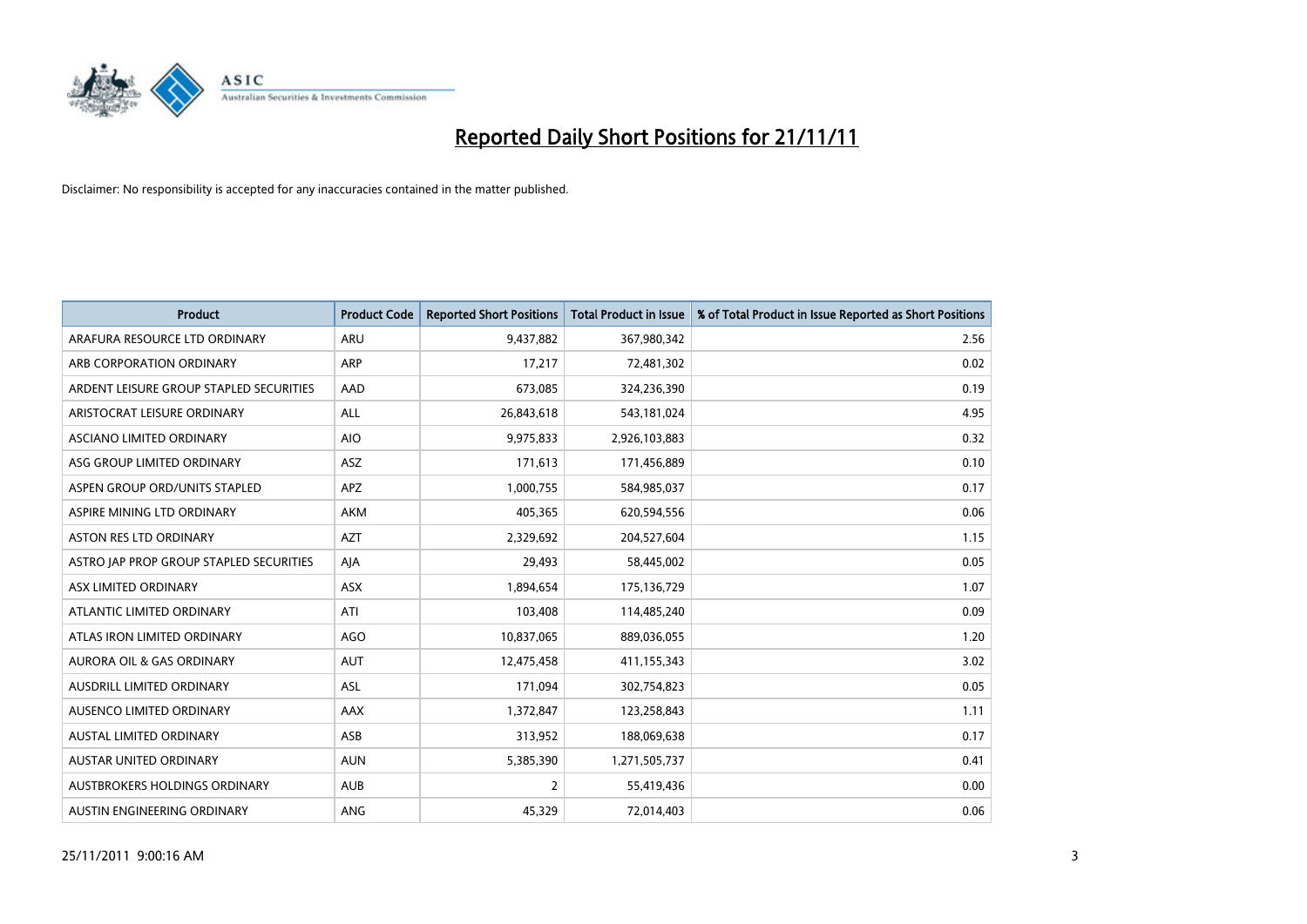

| <b>Product</b>                       | <b>Product Code</b> | <b>Reported Short Positions</b> | <b>Total Product in Issue</b> | % of Total Product in Issue Reported as Short Positions |
|--------------------------------------|---------------------|---------------------------------|-------------------------------|---------------------------------------------------------|
| <b>AUSTRALAND ASSETS ASSETS</b>      | AAZPB               | 1,168                           | 2,750,000                     | 0.04                                                    |
| AUSTRALAND PROPERTY STAPLED SECURITY | <b>ALZ</b>          | 540,976                         | 576,846,597                   | 0.08                                                    |
| AUSTRALIAN AGRICULT, ORDINARY        | AAC                 | 939,652                         | 312,892,824                   | 0.29                                                    |
| <b>AUSTRALIAN EDUCATION UNITS</b>    | <b>AEU</b>          | 625,000                         | 175,465,397                   | 0.36                                                    |
| AUSTRALIAN FOUNDAT, ORDINARY         | AFI                 | 9,300                           | 1,023,675,745                 | 0.00                                                    |
| AUSTRALIAN INFRASTR, UNITS/ORDINARY  | <b>AIX</b>          | 12,850,739                      | 620,733,944                   | 2.06                                                    |
| AUSTRALIAN MINES LTD ORDINARY        | <b>AUZ</b>          | 1,400,000                       | 636,910,317                   | 0.22                                                    |
| <b>AUSTRALIAN PHARM, ORDINARY</b>    | API                 | 680,848                         | 488,115,883                   | 0.14                                                    |
| AUTOMOTIVE HOLDINGS ORDINARY         | <b>AHE</b>          | 6,541                           | 260,579,682                   | 0.00                                                    |
| AVEXA LIMITED ORDINARY               | <b>AVX</b>          | 243,657                         | 847,688,779                   | 0.03                                                    |
| AWE LIMITED ORDINARY                 | <b>AWE</b>          | 2,805,439                       | 521,871,941                   | 0.53                                                    |
| AZUMAH RESOURCES ORDINARY            | <b>AZM</b>          | 510,786                         | 282,020,356                   | 0.18                                                    |
| <b>BANDANNA ENERGY ORDINARY</b>      | <b>BND</b>          | 1,057,992                       | 528,481,199                   | 0.19                                                    |
| BANK OF QUEENSLAND. ORDINARY         | <b>BOQ</b>          | 11,443,999                      | 225,369,547                   | 5.06                                                    |
| <b>BANNERMAN RESOURCES ORDINARY</b>  | <b>BMN</b>          | 209,966                         | 234,435,934                   | 0.09                                                    |
| <b>BASE RES LIMITED ORDINARY</b>     | <b>BSE</b>          | 1,346,718                       | 460,440,029                   | 0.30                                                    |
| <b>BATHURST RESOURCES ORDINARY</b>   | <b>BTU</b>          | 8,771,711                       | 689,447,997                   | 1.27                                                    |
| BAUXITE RESOURCE LTD ORDINARY        | <b>BAU</b>          | 123,797                         | 235,379,896                   | 0.06                                                    |
| <b>BC IRON LIMITED ORDINARY</b>      | <b>BCI</b>          | 295,527                         | 95,311,000                    | 0.31                                                    |
| BEACH ENERGY LIMITED ORDINARY        | <b>BPT</b>          | 7,225,456                       | 1,107,635,932                 | 0.65                                                    |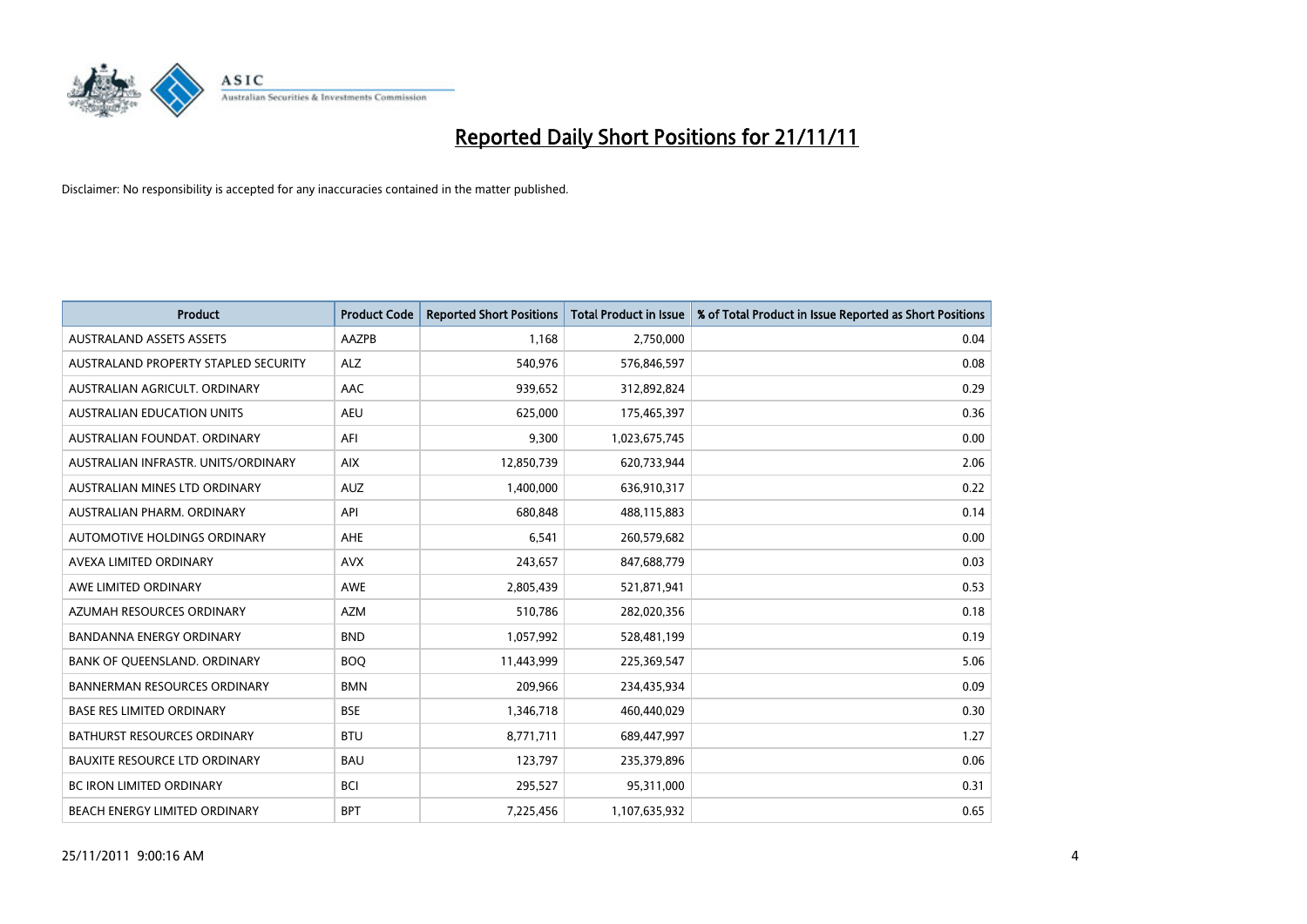

| <b>Product</b>                       | <b>Product Code</b> | <b>Reported Short Positions</b> | <b>Total Product in Issue</b> | % of Total Product in Issue Reported as Short Positions |
|--------------------------------------|---------------------|---------------------------------|-------------------------------|---------------------------------------------------------|
| BEADELL RESOURCE LTD ORDINARY        | <b>BDR</b>          | 3,042,009                       | 657,906,946                   | 0.46                                                    |
| BENDIGO AND ADELAIDE ORDINARY        | <b>BEN</b>          | 6,060,058                       | 365,816,262                   | 1.64                                                    |
| BERKELEY RESOURCES ORDINARY          | <b>BKY</b>          | 179,238                         | 174,298,273                   | 0.10                                                    |
| BETASHARES ASX RES ETF UNITS         | <b>ORE</b>          | 88,220                          | 4,519,665                     | 1.95                                                    |
| <b>BHP BILLITON LIMITED ORDINARY</b> | <b>BHP</b>          | 26,397,378                      | 3,211,496,105                 | 0.79                                                    |
| <b>BILLABONG ORDINARY</b>            | <b>BBG</b>          | 28,659,124                      | 255,102,103                   | 11.20                                                   |
| <b>BIONOMICS LIMITED ORDINARY</b>    | <b>BNO</b>          | 3,893                           | 344,731,779                   | 0.00                                                    |
| <b>BIOTA HOLDINGS ORDINARY</b>       | <b>BTA</b>          | 1,474,007                       | 181,703,711                   | 0.80                                                    |
| <b>BISALLOY STEEL ORDINARY</b>       | <b>BIS</b>          | 84,480                          | 216,455,965                   | 0.04                                                    |
| BKI INVESTMENT LTD ORDINARY          | BKI                 | 508                             | 425,549,573                   | 0.00                                                    |
| <b>BLACKTHORN RESOURCES ORDINARY</b> | <b>BTR</b>          | 35,848                          | 122,918,000                   | 0.03                                                    |
| <b>BLUESCOPE STEEL LTD ORDINARY</b>  | <b>BSL</b>          | 99,288,798                      | 1,849,170,356                 | 5.33                                                    |
| <b>BOART LONGYEAR ORDINARY</b>       | <b>BLY</b>          | 5,518,100                       | 461,163,412                   | 1.19                                                    |
| <b>BOOM LOGISTICS ORDINARY</b>       | <b>BOL</b>          | 337,999                         | 465,011,147                   | 0.07                                                    |
| BORAL LIMITED, ORDINARY              | <b>BLD</b>          | 33,531,892                      | 744,729,957                   | 4.50                                                    |
| BOTSWANA METALS LTD ORDINARY         | <b>BML</b>          | 7,000                           | 143,717,013                   | 0.00                                                    |
| <b>BOW ENERGY LIMITED ORDINARY</b>   | <b>BOW</b>          | 1,540,405                       | 361,926,672                   | 0.42                                                    |
| <b>BRADKEN LIMITED ORDINARY</b>      | <b>BKN</b>          | 3,250,398                       | 166,621,942                   | 1.94                                                    |
| <b>BRAMBLES LIMITED ORDINARY</b>     | <b>BXB</b>          | 14,336,056                      | 1,480,318,057                 | 0.97                                                    |
| <b>BREVILLE GROUP LTD ORDINARY</b>   | <b>BRG</b>          | 2.739                           | 130.095.322                   | 0.00                                                    |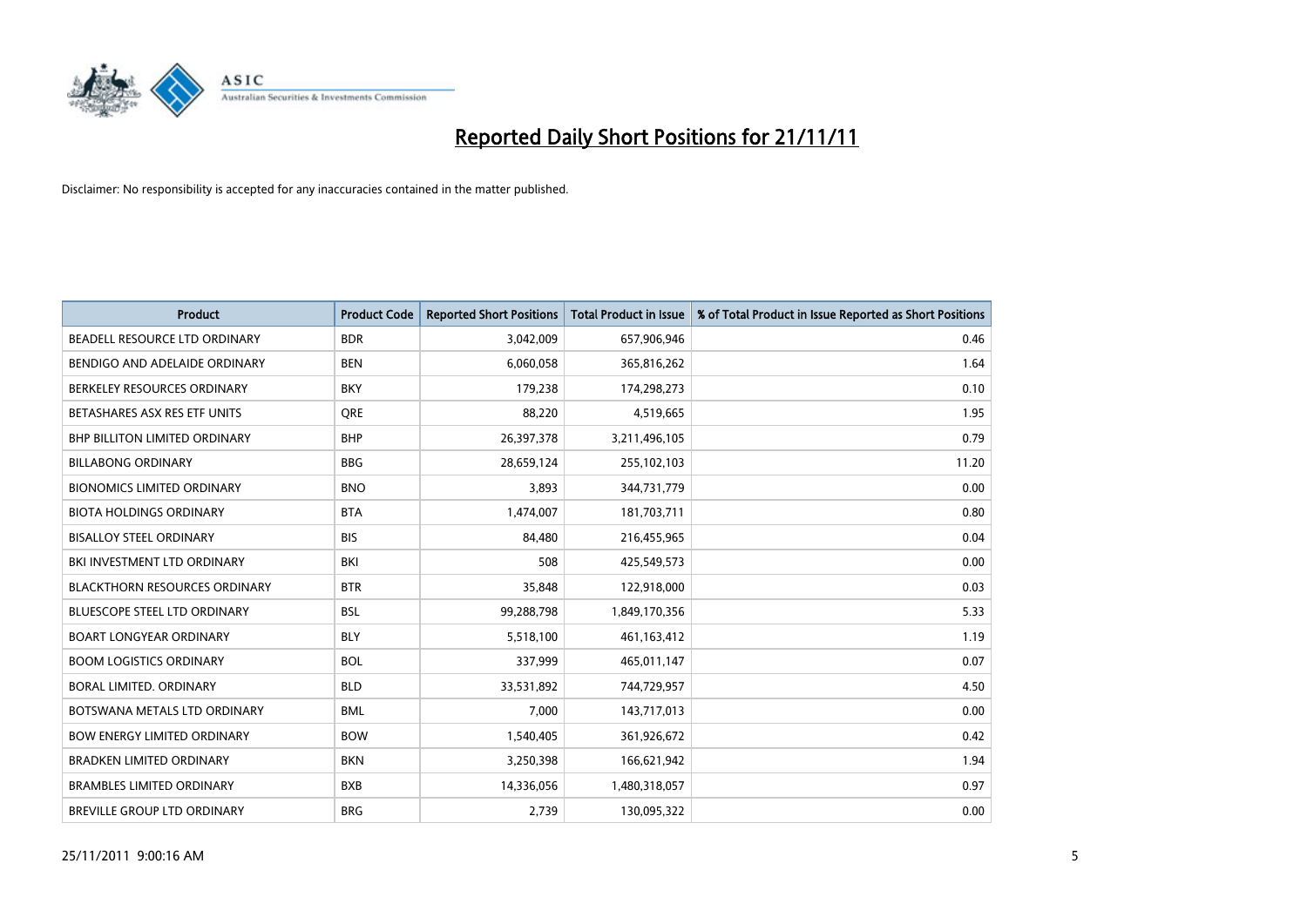

| <b>Product</b>                        | <b>Product Code</b> | <b>Reported Short Positions</b> | <b>Total Product in Issue</b> | % of Total Product in Issue Reported as Short Positions |
|---------------------------------------|---------------------|---------------------------------|-------------------------------|---------------------------------------------------------|
| <b>BRICKWORKS LIMITED ORDINARY</b>    | <b>BKW</b>          | 84.998                          | 147,567,333                   | 0.06                                                    |
| <b>BROCKMAN RESOURCES ORDINARY</b>    | <b>BRM</b>          | 91,301                          | 144,803,151                   | 0.05                                                    |
| BT INVESTMENT MNGMNT ORDINARY         | <b>BTT</b>          | 1,250,696                       | 267,906,977                   | 0.47                                                    |
| <b>BURU ENERGY ORDINARY</b>           | <b>BRU</b>          | 559,278                         | 213,963,477                   | 0.26                                                    |
| <b>BWP TRUST ORDINARY UNITS</b>       | <b>BWP</b>          | 486,420                         | 520,012,793                   | 0.08                                                    |
| CABCHARGE AUSTRALIA ORDINARY          | CAB                 | 678,188                         | 120,437,014                   | 0.55                                                    |
| CALTEX AUSTRALIA ORDINARY             | <b>CTX</b>          | 5,764,209                       | 270,000,000                   | 2.15                                                    |
| <b>CAMPBELL BROTHERS ORDINARY</b>     | <b>CPB</b>          | 445,012                         | 67,503,411                    | 0.63                                                    |
| CAPE LAMBERT RES LTD ORDINARY         | <b>CFE</b>          | 1,215,883                       | 652,171,792                   | 0.17                                                    |
| CARABELLA RES LTD ORDINARY            | <b>CLR</b>          | 20,258                          | 104,603,539                   | 0.02                                                    |
| <b>CARBON ENERGY ORDINARY</b>         | <b>CNX</b>          | 1,151,663                       | 767,391,062                   | 0.15                                                    |
| <b>CARDNO LIMITED ORDINARY</b>        | <b>CDD</b>          | 10,140                          | 110,301,978                   | 0.01                                                    |
| CARNARVON PETROLEUM ORDINARY          | <b>CVN</b>          | 3,309,943                       | 690,320,634                   | 0.48                                                    |
| <b>CARNEGIE WAVE ENERGY ORDINARY</b>  | <b>CWE</b>          | 83,000                          | 901,487,627                   | 0.01                                                    |
| <b>CARPATHIAN RESOURCES ORDINARY</b>  | <b>CPN</b>          | 75.000                          | 265,533,501                   | 0.03                                                    |
| CARPENTARIA EXP. LTD ORDINARY         | CAP                 | 9,777                           | 98,991,301                    | 0.01                                                    |
| CARSALES.COM LTD ORDINARY             | <b>CRZ</b>          | 13,861,594                      | 233,971,831                   | 5.92                                                    |
| CASH CONVERTERS ORDINARY              | CCV                 | 55,296                          | 379,761,025                   | 0.01                                                    |
| <b>CASPIAN OIL &amp; GAS ORDINARY</b> | <b>CIG</b>          | 50,000                          | 1,331,500,513                 | 0.00                                                    |
| <b>CELLNET GROUP ORDINARY</b>         | <b>CLT</b>          | 1,342                           | 61,231,382                    | 0.00                                                    |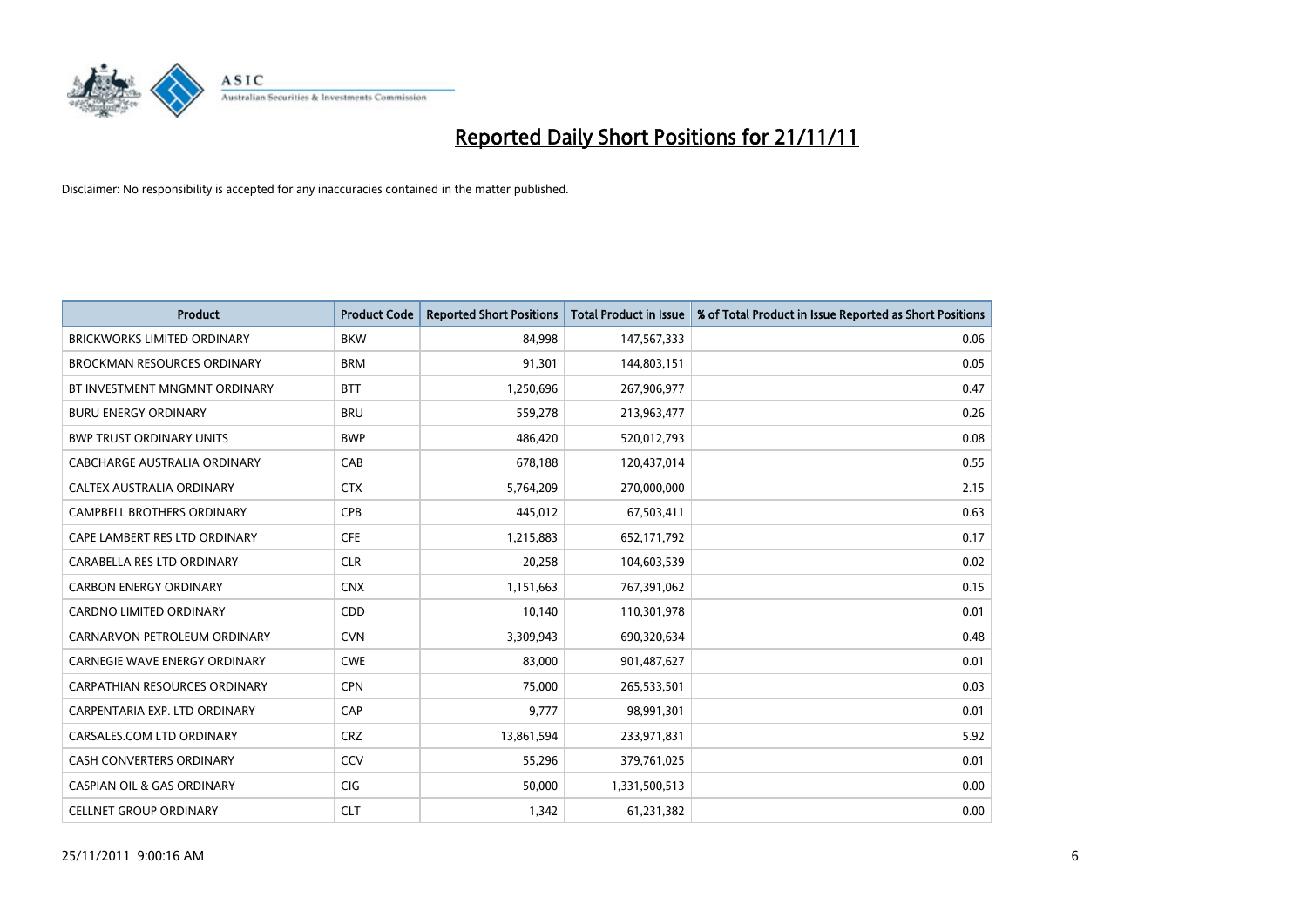

| <b>Product</b>                             | <b>Product Code</b> | <b>Reported Short Positions</b> | <b>Total Product in Issue</b> | % of Total Product in Issue Reported as Short Positions |
|--------------------------------------------|---------------------|---------------------------------|-------------------------------|---------------------------------------------------------|
| <b>CENTRAL PETROLEUM ORDINARY</b>          | <b>CTP</b>          | 11,455                          | 1,073,304,842                 | 0.00                                                    |
| <b>CENTRO PROPERTIES UNITS/ORD STAPLED</b> | <b>CNP</b>          | 2,537                           | 972,414,514                   | 0.00                                                    |
| CENTRO RETAIL GROUP STAPLED SECURITIES     | <b>CER</b>          | 829,400                         | 2,286,399,424                 | 0.03                                                    |
| CERAMIC FUEL CELLS ORDINARY                | <b>CFU</b>          | 348,538                         | 1,262,577,415                 | 0.03                                                    |
| <b>CFS RETAIL PROPERTY UNITS</b>           | <b>CFX</b>          | 64,600,482                      | 2,839,591,911                 | 2.28                                                    |
| <b>CHALICE GOLD MINES ORDINARY</b>         | <b>CHN</b>          | 200                             | 250,030,886                   | 0.00                                                    |
| CHALLENGER DIV.PRO. STAPLED UNITS          | <b>CDI</b>          | 128.682                         | 888,390,542                   | 0.01                                                    |
| <b>CHALLENGER INFRAST, STAPLED UNITS</b>   | <b>CIF</b>          | 41,127                          | 316,223,785                   | 0.01                                                    |
| <b>CHALLENGER LIMITED ORDINARY</b>         | <b>CGF</b>          | 4,856,153                       | 552,513,723                   | 0.88                                                    |
| CHANDLER MACLEOD LTD ORDINARY              | <b>CMG</b>          | 11,970                          | 466,466,720                   | 0.00                                                    |
| CHARTER HALL GROUP STAPLED US PROHIBIT.    | <b>CHC</b>          | 229.824                         | 308,040,283                   | 0.08                                                    |
| <b>CHARTER HALL OFFICE UNIT</b>            | CQ <sub>O</sub>     | 4,294,469                       | 493,319,730                   | 0.87                                                    |
| <b>CHARTER HALL RETAIL UNITS</b>           | <b>COR</b>          | 1,471,220                       | 299,628,571                   | 0.49                                                    |
| <b>CHORUS LIMITED DEFERRED SETTLEMENT</b>  | <b>CNU</b>          | 896,976                         | 384,941,400                   | 0.23                                                    |
| CITIGOLD CORP LTD ORDINARY                 | <b>CTO</b>          | 2,059,217                       | 1,105,078,301                 | 0.18                                                    |
| CLINUVEL PHARMACEUT, ORDINARY              | CUV                 | 4,127                           | 30,394,206                    | 0.01                                                    |
| <b>CLOUGH LIMITED ORDINARY</b>             | <b>CLO</b>          | 113,708                         | 768,971,269                   | 0.02                                                    |
| <b>COAL &amp; ALLIED ORDINARY</b>          | <b>CNA</b>          | 5,012                           | 86,584,735                    | 0.00                                                    |
| COAL OF AFRICA LTD ORDINARY                | <b>CZA</b>          | 663,881                         | 611,960,610                   | 0.10                                                    |
| <b>COALSPUR MINES LTD ORDINARY</b>         | <b>CPL</b>          | 815.870                         | 579,768,744                   | 0.12                                                    |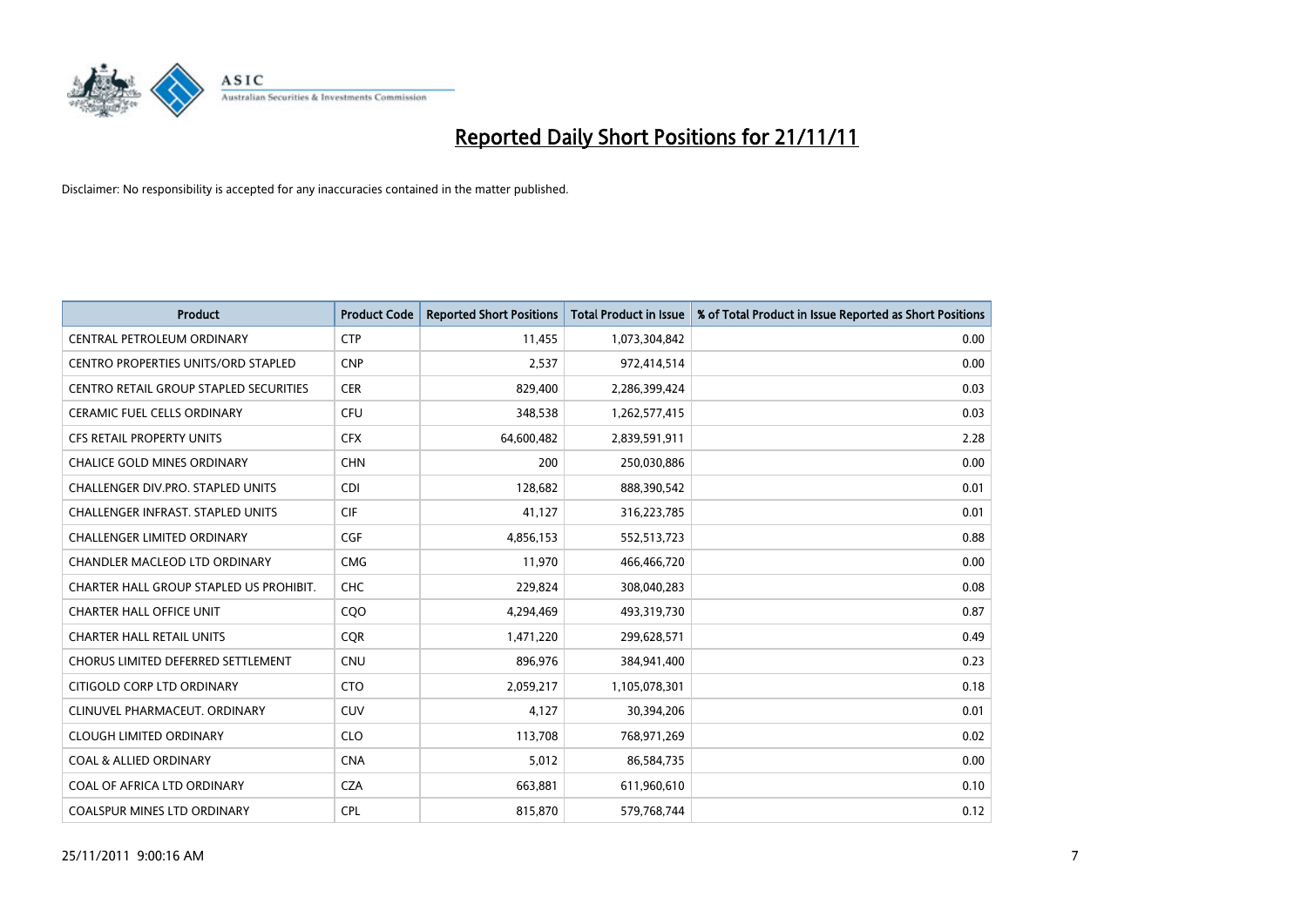

| <b>Product</b>                          | <b>Product Code</b> | <b>Reported Short Positions</b> | <b>Total Product in Issue</b> | % of Total Product in Issue Reported as Short Positions |
|-----------------------------------------|---------------------|---------------------------------|-------------------------------|---------------------------------------------------------|
| <b>COBAR CONSOLIDATED ORDINARY</b>      | CCU                 | 24,200                          | 205,783,037                   | 0.01                                                    |
| COCA-COLA AMATIL ORDINARY               | <b>CCL</b>          | 8,405,030                       | 759,567,552                   | 1.06                                                    |
| <b>COCHLEAR LIMITED ORDINARY</b>        | <b>COH</b>          | 3,505,175                       | 56,902,433                    | 6.16                                                    |
| COCKATOO COAL ORDINARY                  | <b>COK</b>          | 7,242,131                       | 1,016,196,908                 | 0.70                                                    |
| <b>COKAL LTD ORDINARY</b>               | <b>CKA</b>          | 413,497                         | 132,245,134                   | 0.31                                                    |
| <b>COLLINS FOODS LTD ORDINARY</b>       | <b>CKF</b>          | 409,740                         | 93,000,003                    | 0.44                                                    |
| COMMONWEALTH BANK, ORDINARY             | <b>CBA</b>          | 27,236,584                      | 1,576,237,644                 | 1.72                                                    |
| <b>COMMONWEALTH PROP ORDINARY UNITS</b> | <b>CPA</b>          | 24,937,821                      | 2,458,123,552                 | 1.02                                                    |
| <b>COMPASS RESOURCES ORDINARY</b>       | <b>CMR</b>          | 160,952                         | 147,402,920                   | 0.11                                                    |
| <b>COMPUTERSHARE LTD ORDINARY</b>       | CPU                 | 4,081,296                       | 555,664,059                   | 0.70                                                    |
| CONSOLIDATED MEDIA, ORDINARY            | <b>CMI</b>          | 1,346,268                       | 561,834,996                   | 0.23                                                    |
| <b>CONTANGO MICROCAP ORDINARY</b>       | <b>CTN</b>          | 7,500                           | 147,467,406                   | 0.01                                                    |
| CONTINENTAL COAL LTD ORDINARY           | CCC                 | 39,485                          | 372,662,917                   | 0.01                                                    |
| <b>COOPER ENERGY LTD ORDINARY</b>       | <b>COE</b>          | 89,539                          | 292,576,001                   | 0.03                                                    |
| <b>COPPER STRIKE LTD ORDINARY</b>       | <b>CSE</b>          | 714                             | 129,455,571                   | 0.00                                                    |
| <b>CORDLIFE LIMITED ORDINARY</b>        | CBB                 |                                 | 150,887,354                   | 0.00                                                    |
| <b>COUNT FINANCIAL ORDINARY</b>         | COU                 | 427,842                         | 262,282,684                   | 0.16                                                    |
| <b>CREDIT CORP GROUP ORDINARY</b>       | <b>CCP</b>          | 5,891                           | 45,571,114                    | 0.01                                                    |
| <b>CROMWELL PROP STAPLED SECURITIES</b> | <b>CMW</b>          | 1,815,776                       | 966,845,859                   | 0.18                                                    |
| <b>CROWN LIMITED ORDINARY</b>           | <b>CWN</b>          | 846.225                         | 728,394,185                   | 0.11                                                    |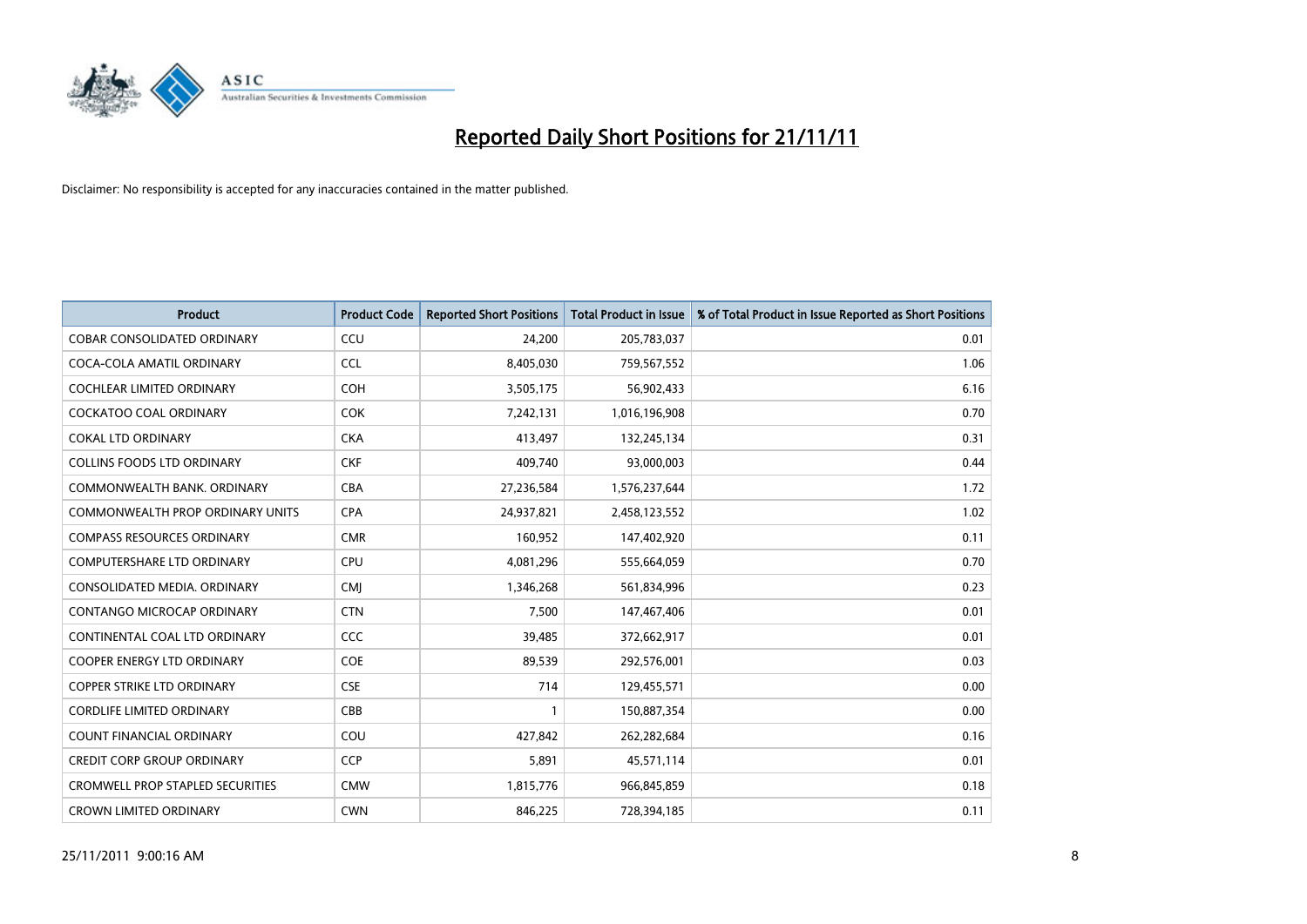

| <b>Product</b>                       | <b>Product Code</b> | <b>Reported Short Positions</b> | <b>Total Product in Issue</b> | % of Total Product in Issue Reported as Short Positions |
|--------------------------------------|---------------------|---------------------------------|-------------------------------|---------------------------------------------------------|
| <b>CSG LIMITED ORDINARY</b>          | CSV                 | 600,483                         | 282,567,499                   | 0.21                                                    |
| <b>CSL LIMITED ORDINARY</b>          | <b>CSL</b>          | 6,011,565                       | 525,052,639                   | 1.13                                                    |
| <b>CSR LIMITED ORDINARY</b>          | <b>CSR</b>          | 19,223,406                      | 506,000,315                   | 3.78                                                    |
| <b>CUDECO LIMITED ORDINARY</b>       | CDU                 | 1,476,988                       | 159,849,865                   | 0.90                                                    |
| DART ENERGY LTD ORDINARY             | <b>DTE</b>          | 6,405,666                       | 734,931,470                   | 0.89                                                    |
| DAVID JONES LIMITED ORDINARY         | <b>DJS</b>          | 52,673,084                      | 524,940,325                   | 10.03                                                   |
| <b>DECMIL GROUP LIMITED ORDINARY</b> | <b>DCG</b>          | 129,512                         | 124,269,568                   | 0.09                                                    |
| DEEP YELLOW LIMITED ORDINARY         | <b>DYL</b>          | 15,876                          | 1,128,506,403                 | 0.00                                                    |
| DEVINE LIMITED ORDINARY              | <b>DVN</b>          | 1,011                           | 158,730,556                   | 0.00                                                    |
| DEXUS PROPERTY GROUP STAPLED UNITS   | <b>DXS</b>          | 12,527,137                      | 4,839,024,176                 | 0.25                                                    |
| DISCOVERY METALS LTD ORDINARY        | <b>DML</b>          | 6,764,493                       | 439,128,231                   | 1.53                                                    |
| DOMINO PIZZA ENTERPR ORDINARY        | <b>DMP</b>          | 44,631                          | 69,174,674                    | 0.07                                                    |
| DOWNER EDI LIMITED ORDINARY          | <b>DOW</b>          | 6,258,333                       | 429,100,296                   | 1.43                                                    |
| DUET GROUP STAPLED US PROHIBIT.      | <b>DUE</b>          | 8,692,250                       | 1,091,628,341                 | 0.78                                                    |
| DULUXGROUP LIMITED ORDINARY          | <b>DLX</b>          | 11,297,868                      | 367,456,259                   | 3.07                                                    |
| EASTERN STAR GAS ORDINARY            | ESG                 | 1,525,531                       | 997,447,041                   | 0.15                                                    |
| ECHO ENTERTAINMENT ORDINARY          | <b>EGP</b>          | 6,112,032                       | 688,019,737                   | 0.89                                                    |
| ELDERS LIMITED ORDINARY              | <b>ELD</b>          | 15,631,532                      | 448,598,480                   | 3.48                                                    |
| ELDORADO GOLD CORP CDI 1:1           | EAU                 | 35,593                          | 9,672,394                     | 0.37                                                    |
| ELEMENTAL MINERALS ORDINARY          | <b>ELM</b>          | 361,145                         | 224,241,064                   | 0.16                                                    |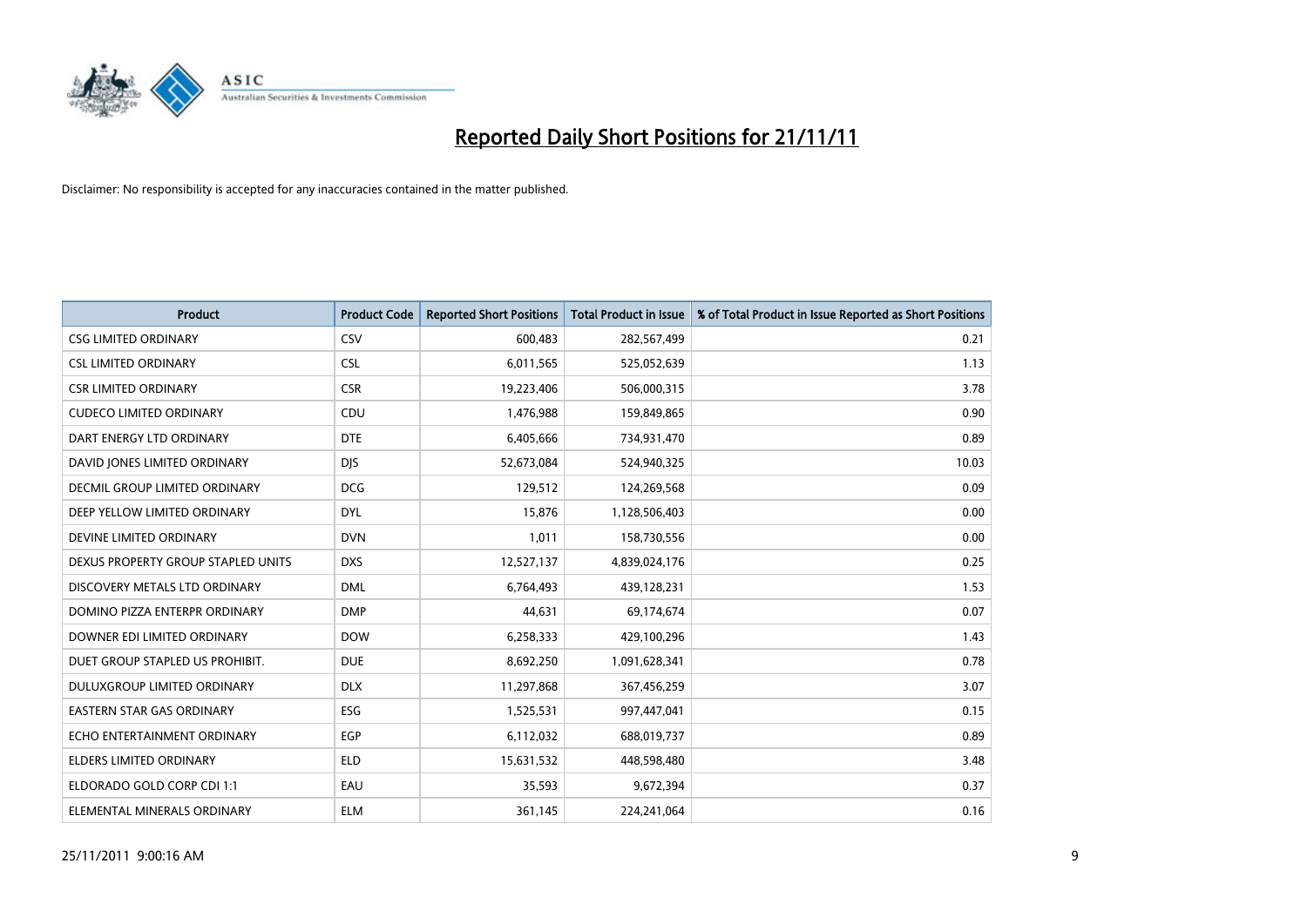

| <b>Product</b>                        | <b>Product Code</b> | <b>Reported Short Positions</b> | <b>Total Product in Issue</b> | % of Total Product in Issue Reported as Short Positions |
|---------------------------------------|---------------------|---------------------------------|-------------------------------|---------------------------------------------------------|
| ELEMENTOS LIMITED ORDINARY            | <b>ELT</b>          | 16                              | 77,068,979                    | 0.00                                                    |
| ELIXIR PETROLEUM LTD ORDINARY         | <b>EXR</b>          | 324,400                         | 217,288,472                   | 0.15                                                    |
| <b>EMECO HOLDINGS ORDINARY</b>        | <b>EHL</b>          | 1,813,477                       | 631,237,586                   | 0.27                                                    |
| ENERGY RESOURCES ORDINARY 'A'         | <b>ERA</b>          | 6,106,331                       | 439,534,227                   | 1.38                                                    |
| <b>ENERGY WORLD CORPOR, ORDINARY</b>  | <b>EWC</b>          | 16,826,573                      | 1,734,166,672                 | 0.97                                                    |
| <b>ENTEK ENERGY LTD ORDINARY</b>      | <b>ETE</b>          | 489.903                         | 510,657,387                   | 0.10                                                    |
| ENTELLECT LIMITED ORDINARY            | <b>ESN</b>          | 464,050                         | 985,337,932                   | 0.05                                                    |
| <b>ENVESTRA LIMITED ORDINARY</b>      | <b>ENV</b>          | 3,721,482                       | 1,547,890,032                 | 0.24                                                    |
| EQUATORIAL RES LTD ORDINARY           | EQX                 | 4,940                           | 113,048,553                   | 0.00                                                    |
| EVOLUTION MINING LTD ORDINARY         | <b>EVN</b>          | 1,128,626                       | 669,728,769                   | 0.15                                                    |
| EXCO RESOURCES LTD ORDINARY           | <b>EXS</b>          | 565,062                         | 351,544,187                   | 0.16                                                    |
| EXOMA ENERGY LIMITED ORDINARY         | <b>EXE</b>          | 281,678                         | 417,357,759                   | 0.07                                                    |
| <b>EXTRACT RESOURCES ORDINARY</b>     | <b>EXT</b>          | 465,409                         | 251,159,163                   | 0.17                                                    |
| FAIRFAX MEDIA LTD ORDINARY            | <b>FXI</b>          | 289,313,422                     | 2,351,955,725                 | 12.32                                                   |
| <b>FANTASTIC HOLDINGS ORDINARY</b>    | <b>FAN</b>          | 1,220                           | 102,739,538                   | 0.00                                                    |
| FAR LTD ORDINARY                      | <b>FAR</b>          | 21,000,000                      | 1,245,401,164                 | 1.69                                                    |
| FISHER & PAYKEL APP. ORDINARY         | <b>FPA</b>          | 83,298                          | 724,235,162                   | 0.01                                                    |
| FISHER & PAYKEL H. ORDINARY           | <b>FPH</b>          | 103,999                         | 525,387,386                   | 0.02                                                    |
| FKP PROPERTY GROUP STAPLED SECURITIES | <b>FKP</b>          | 22,594,700                      | 1,197,968,723                 | 1.87                                                    |
| FLEETWOOD CORP ORDINARY               | <b>FWD</b>          | 268,255                         | 58,757,144                    | 0.44                                                    |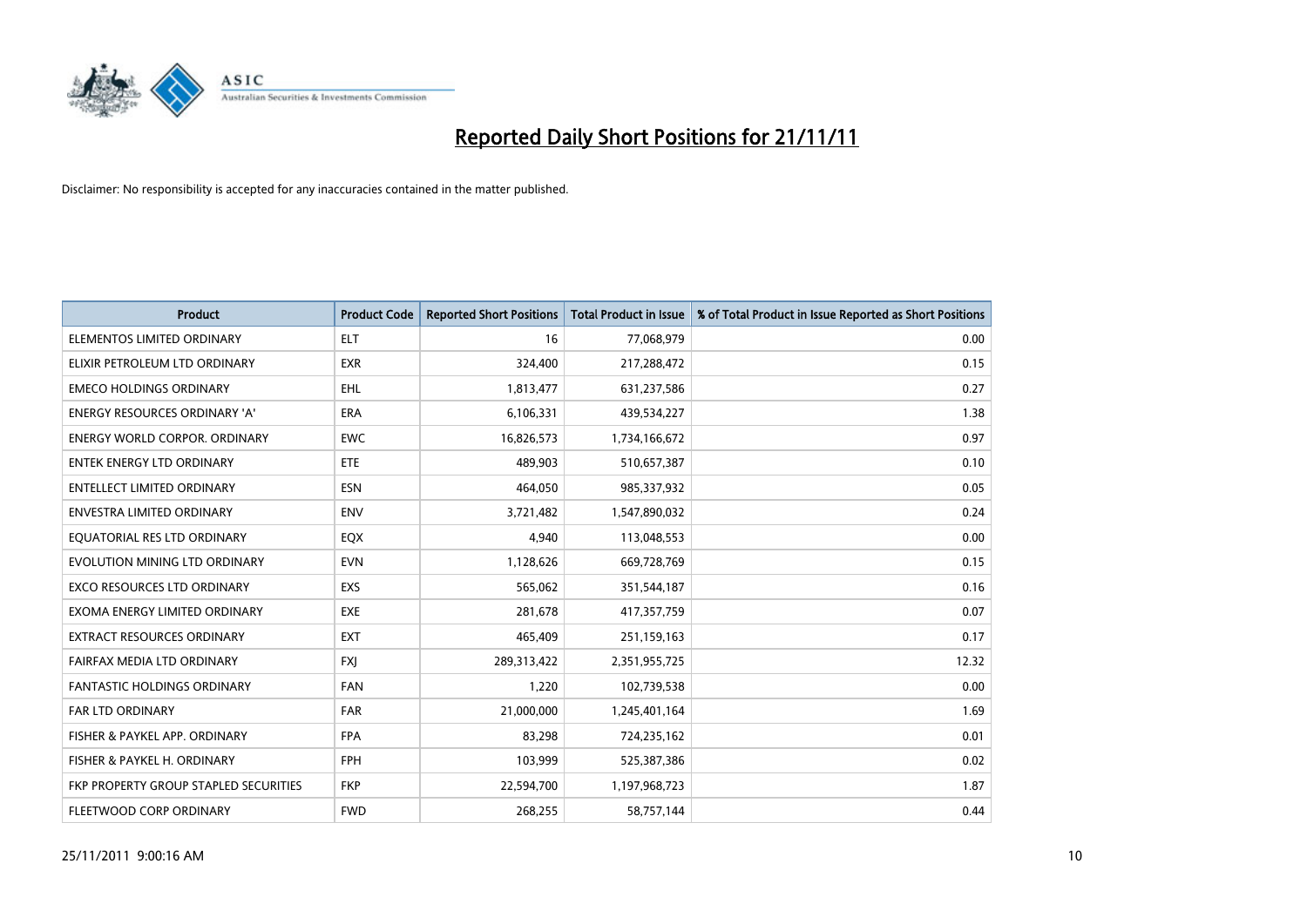

| <b>Product</b>                       | <b>Product Code</b> | <b>Reported Short Positions</b> | <b>Total Product in Issue</b> | % of Total Product in Issue Reported as Short Positions |
|--------------------------------------|---------------------|---------------------------------|-------------------------------|---------------------------------------------------------|
| FLETCHER BUILDING ORDINARY           | <b>FBU</b>          | 8,807,466                       | 680,739,504                   | 1.27                                                    |
| FLEXIGROUP LIMITED ORDINARY          | <b>FXL</b>          | 787,429                         | 277,862,586                   | 0.27                                                    |
| <b>FLIGHT CENTRE ORDINARY</b>        | <b>FLT</b>          | 8,068,814                       | 99,990,391                    | 8.07                                                    |
| FLINDERS MINES LTD ORDINARY          | <b>FMS</b>          | 21,667,169                      | 1,821,300,404                 | 1.18                                                    |
| <b>FOCUS MINERALS LTD ORDINARY</b>   | <b>FML</b>          | 4,204,348                       | 4,320,773,701                 | 0.09                                                    |
| <b>FORGE GROUP LIMITED ORDINARY</b>  | FGE                 | 113,529                         | 83,429,014                    | 0.13                                                    |
| <b>FORTE ENERGY NL ORDINARY</b>      | FTE                 | 2,667,039                       | 695,589,311                   | 0.38                                                    |
| <b>FORTESCUE METALS GRP ORDINARY</b> | <b>FMG</b>          | 71,592,413                      | 3,113,798,659                 | 2.25                                                    |
| <b>FOSTER'S GROUP ORDINARY</b>       | FGL                 | 10,801,383                      | 1,941,514,539                 | 0.52                                                    |
| FTD CORPORATION ORDINARY             | <b>FTD</b>          | 8,088                           | 36,474,593                    | 0.02                                                    |
| FUNTASTIC LIMITED ORDINARY           | <b>FUN</b>          | 322,528                         | 340,997,682                   | 0.09                                                    |
| <b>G.U.D. HOLDINGS ORDINARY</b>      | GUD                 | 461,436                         | 70,107,387                    | 0.64                                                    |
| <b>GALAXY RESOURCES ORDINARY</b>     | <b>GXY</b>          | 2,868,073                       | 323,327,000                   | 0.87                                                    |
| <b>GEODYNAMICS LIMITED ORDINARY</b>  | GDY                 | 34,227                          | 337,942,224                   | 0.01                                                    |
| <b>GINDALBIE METALS LTD ORDINARY</b> | GBG                 | 23,867,084                      | 1,135,565,349                 | 2.09                                                    |
| <b>GLOBAL MINING ORDINARY</b>        | GMI                 | 8,951                           | 184,894,556                   | 0.00                                                    |
| <b>GLOUCESTER COAL ORDINARY</b>      | GCL                 | 838,174                         | 202,905,967                   | 0.41                                                    |
| <b>GME RESOURCES LTD ORDINARY</b>    | <b>GME</b>          | 800                             | 322,635,902                   | 0.00                                                    |
| <b>GOLD ONE INT LTD ORDINARY</b>     | GDO                 | 2,377,773                       | 809,324,408                   | 0.29                                                    |
| <b>GOLDEN WEST RESOURCE ORDINARY</b> | <b>GWR</b>          | 1,617                           | 192,082,567                   | 0.00                                                    |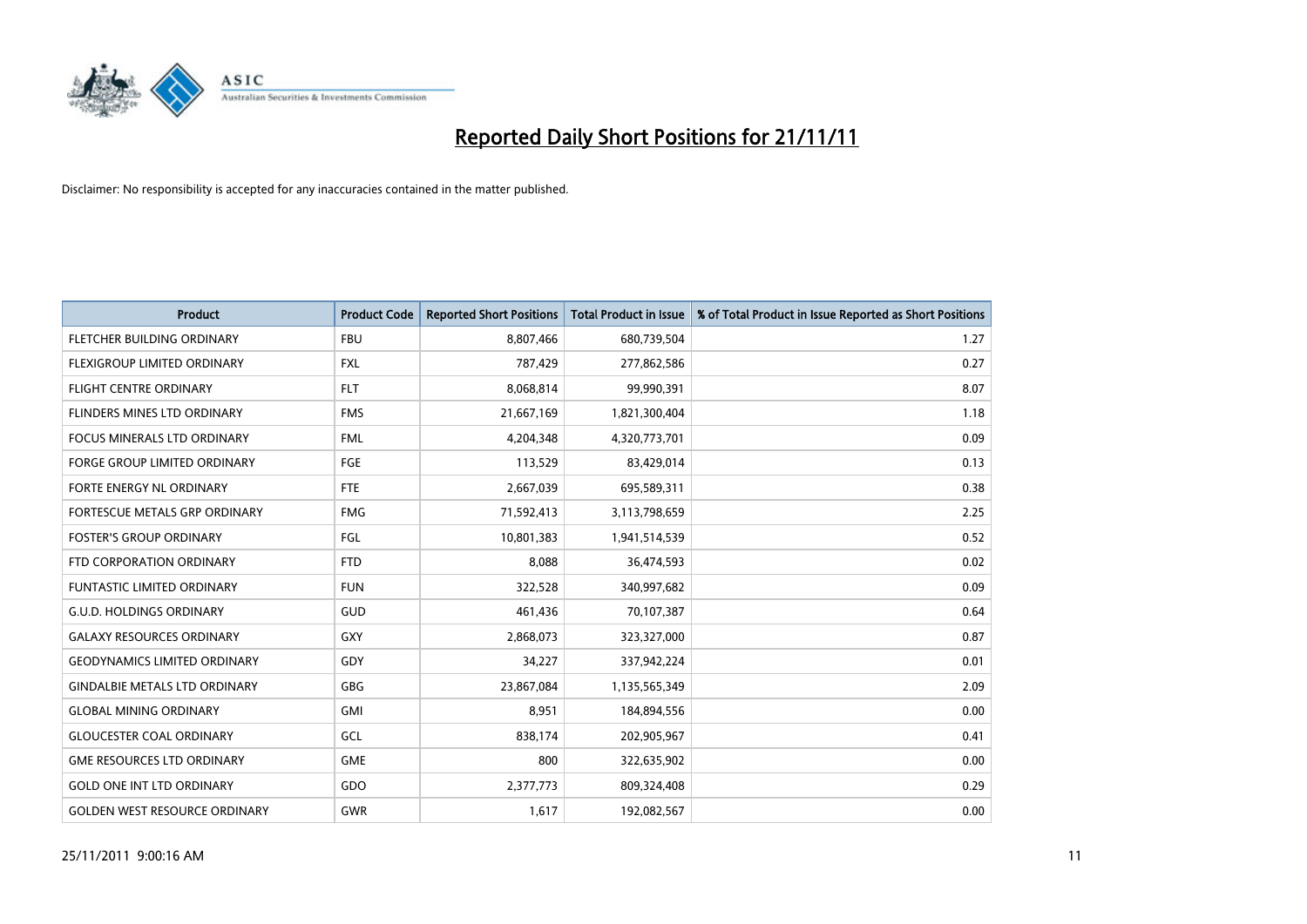

| <b>Product</b>                            | <b>Product Code</b> | <b>Reported Short Positions</b> | <b>Total Product in Issue</b> | % of Total Product in Issue Reported as Short Positions |
|-------------------------------------------|---------------------|---------------------------------|-------------------------------|---------------------------------------------------------|
| <b>GOODMAN FIELDER, ORDINARY</b>          | <b>GFF</b>          | 48,367,841                      | 1,955,559,207                 | 2.45                                                    |
| <b>GOODMAN GROUP STAPLED US PROHIBIT.</b> | <b>GMG</b>          | 26,321,025                      | 7,394,907,651                 | 0.35                                                    |
| <b>GPT GROUP STAPLED SEC.</b>             | <b>GPT</b>          | 18,029,798                      | 1,832,934,340                 | 0.97                                                    |
| <b>GRAINCORP LIMITED A CLASS ORDINARY</b> | <b>GNC</b>          | 601,377                         | 198,318,900                   | 0.29                                                    |
| <b>GRANGE RESOURCES, ORDINARY</b>         | <b>GRR</b>          | 505,673                         | 1,153,937,134                 | 0.03                                                    |
| <b>GREENCAP LIMITED ORDINARY</b>          | GCG                 |                                 | 262,515,385                   | 0.00                                                    |
| <b>GREENLAND MIN EN LTD ORDINARY</b>      | GGG                 | 3,263,001                       | 410,407,582                   | 0.78                                                    |
| <b>GRYPHON MINERALS LTD ORDINARY</b>      | GRY                 | 2,451,945                       | 300,122,058                   | 0.81                                                    |
| <b>GUILDFORD COAL LTD ORDINARY</b>        | <b>GUF</b>          | 1,776,618                       | 219,654,168                   | 0.81                                                    |
| <b>GUINNESS PEAT GROUP. CDI 1:1</b>       | <b>GPG</b>          | 54                              | 279,637,888                   | 0.00                                                    |
| <b>GUNNS LIMITED ORDINARY</b>             | <b>GNS</b>          | 44,248,183                      | 848,401,559                   | 5.20                                                    |
| <b>GWA GROUP LTD ORDINARY</b>             | <b>GWA</b>          | 12,456,973                      | 301,525,014                   | 4.12                                                    |
| HARVEY NORMAN ORDINARY                    | <b>HVN</b>          | 52,046,186                      | 1,062,316,784                 | 4.91                                                    |
| HASTIE GROUP LIMITED ORDINARY             | <b>HST</b>          | 94,869                          | 137,353,504                   | 0.07                                                    |
| HASTINGS DIVERSIFIED STAPLED SECURITY     | <b>HDF</b>          | 3,634,807                       | 530,001,072                   | 0.68                                                    |
| HEARTWARE INT INC CDI 35:1                | <b>HIN</b>          | 272,008                         | 48,598,550                    | 0.56                                                    |
| <b>HENDERSON GROUP CDI 1:1</b>            | <b>HGG</b>          | 13,170,922                      | 654,840,720                   | 2.01                                                    |
| HEA HOLDINGS LIMITED ORDINARY             | <b>HFA</b>          | 16,273                          | 117,332,831                   | 0.01                                                    |
| <b>HIGHLANDS PACIFIC ORDINARY</b>         | <b>HIG</b>          | 2,456,123                       | 686,082,148                   | 0.36                                                    |
| HILLGROVE RES LTD ORDINARY                | <b>HGO</b>          | 3,233,790                       | 793,698,575                   | 0.39                                                    |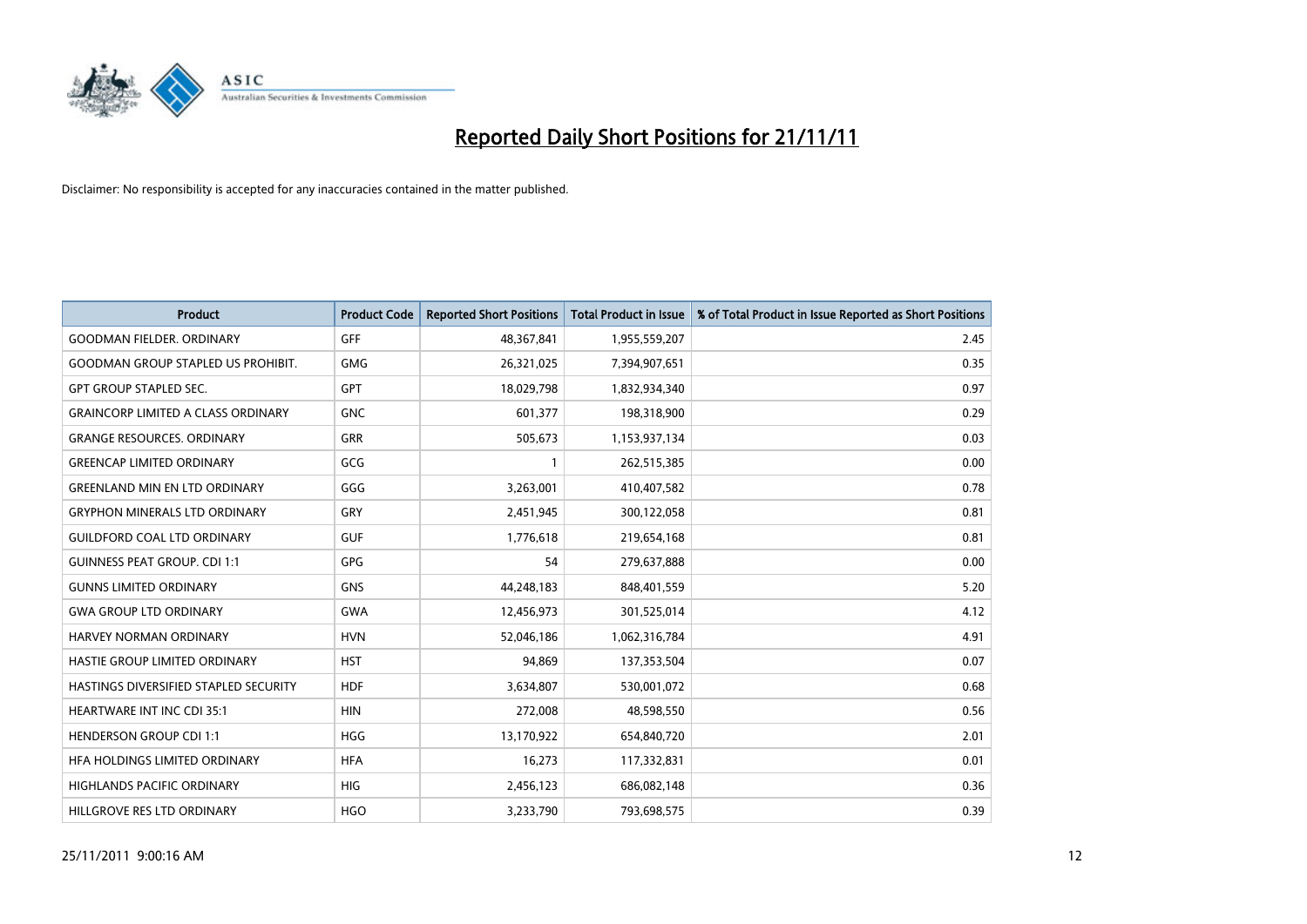

| <b>Product</b>                                | <b>Product Code</b> | <b>Reported Short Positions</b> | <b>Total Product in Issue</b> | % of Total Product in Issue Reported as Short Positions |
|-----------------------------------------------|---------------------|---------------------------------|-------------------------------|---------------------------------------------------------|
| HILLS HOLDINGS LTD ORDINARY                   | <b>HIL</b>          | 4,014,479                       | 247,364,903                   | 1.59                                                    |
| HORIZON OIL LIMITED ORDINARY                  | <b>HZN</b>          | 18,256,811                      | 1,130,811,515                 | 1.61                                                    |
| HUNNU COAL LIMITED ORDINARY                   | <b>HUN</b>          | 34.465                          | 218,565,002                   | 0.01                                                    |
| ICON ENERGY LIMITED ORDINARY                  | <b>ICN</b>          | 2,830                           | 469,301,394                   | 0.00                                                    |
| <b>IINET LIMITED ORDINARY</b>                 | <b>IIN</b>          | 131,158                         | 149,464,119                   | 0.09                                                    |
| <b>ILUKA RESOURCES ORDINARY</b>               | ILU                 | 3,486,170                       | 418,700,517                   | 0.82                                                    |
| <b>IMDEX LIMITED ORDINARY</b>                 | <b>IMD</b>          | 662.716                         | 204,447,435                   | 0.31                                                    |
| IMF (AUSTRALIA) LTD ORDINARY                  | <b>IMF</b>          | 330,821                         | 123,828,193                   | 0.26                                                    |
| IMX RESOURCES LTD ORDINARY                    | <b>IXR</b>          | 20,000                          | 262,612,803                   | 0.01                                                    |
| <b>INCITEC PIVOT ORDINARY</b>                 | IPL                 | 1,038,360                       | 1,628,730,107                 | 0.05                                                    |
| <b>INDEPENDENCE GROUP ORDINARY</b>            | <b>IGO</b>          | 5,015,553                       | 202,907,135                   | 2.47                                                    |
| <b>INDOPHIL RESOURCES ORDINARY</b>            | <b>IRN</b>          | 1,454,728                       | 995,437,860                   | 0.15                                                    |
| <b>INDUSTREA LIMITED ORDINARY</b>             | IDL                 | 1,071,763                       | 368,992,435                   | 0.28                                                    |
| <b>INFIGEN ENERGY STAPLED SECURITIES</b>      | <b>IFN</b>          | 5,220,862                       | 762,265,972                   | 0.70                                                    |
| ING RE COM GROUP STAPLED SECURITIES           | ILF.                | 3,583                           | 441,029,194                   | 0.00                                                    |
| INSURANCE AUSTRALIA ORDINARY                  | IAG                 | 10,102,673                      | 2,079,034,021                 | 0.48                                                    |
| <b>INTEGRA MINING LTD, ORDINARY</b>           | <b>IGR</b>          | 4,795,311                       | 843,743,881                   | 0.56                                                    |
| <b>INTREPID MINES ORDINARY</b>                | <b>IAU</b>          | 2,354,391                       | 522,405,505                   | 0.45                                                    |
| <b>INVESTA OFFICE FUND STAPLED SECURITIES</b> | <b>IOF</b>          | 13,897,854                      | 2,657,463,999                 | 0.52                                                    |
| <b>INVOCARE LIMITED ORDINARY</b>              | <b>IVC</b>          | 1,252,596                       | 110,030,298                   | 1.13                                                    |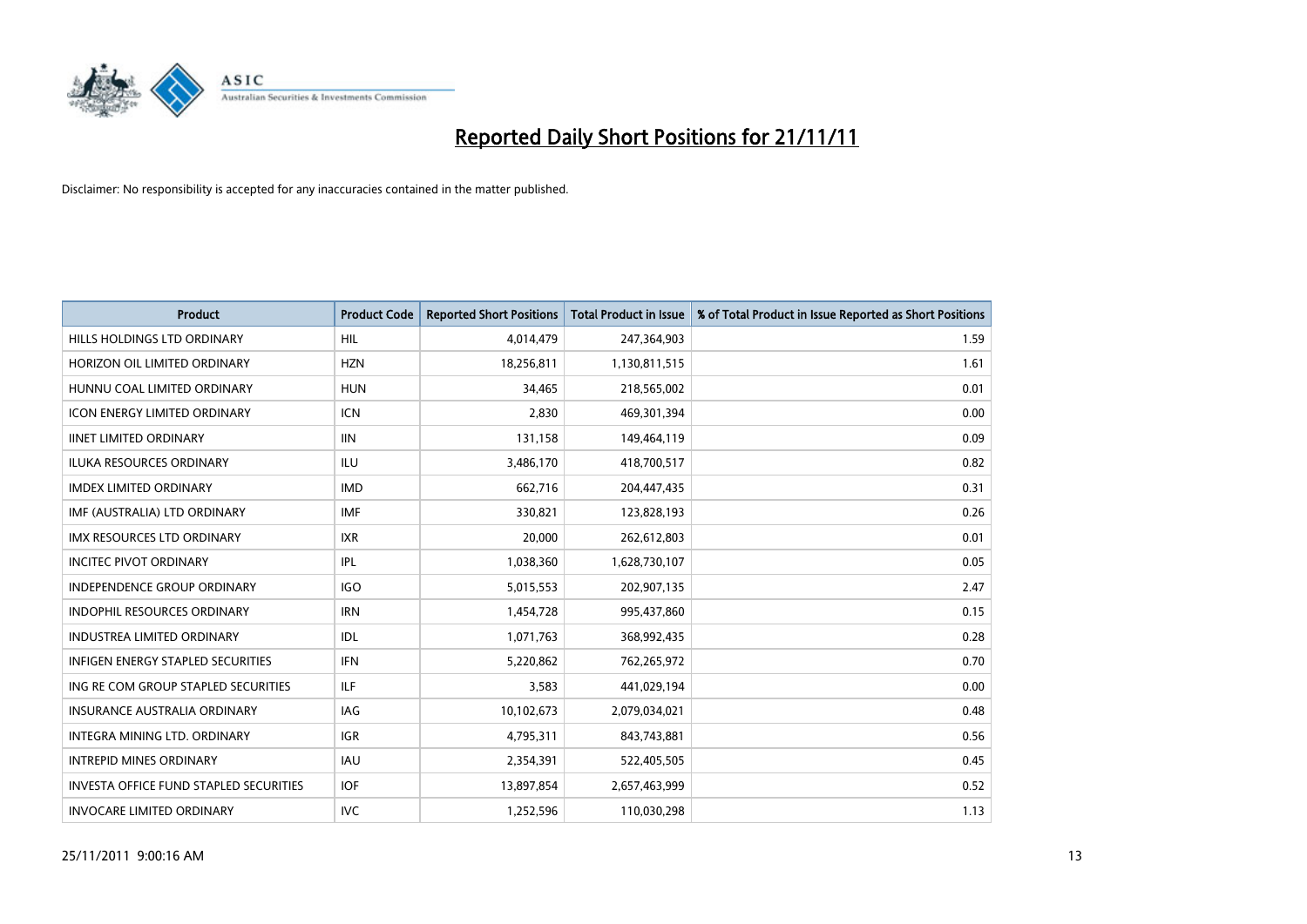

| <b>Product</b>                                  | <b>Product Code</b> | <b>Reported Short Positions</b> | <b>Total Product in Issue</b> | % of Total Product in Issue Reported as Short Positions |
|-------------------------------------------------|---------------------|---------------------------------|-------------------------------|---------------------------------------------------------|
| <b>ION LIMITED ORDINARY</b>                     | <b>ION</b>          | 164,453                         | 256,365,105                   | 0.06                                                    |
| <b>IOOF HOLDINGS LTD ORDINARY</b>               | IFL                 | 875,700                         | 229,794,395                   | 0.37                                                    |
| <b>IRESS MARKET TECH. ORDINARY</b>              | <b>IRE</b>          | 1,367,844                       | 127,036,010                   | 1.06                                                    |
| <b>IRON ORE HOLDINGS ORDINARY</b>               | <b>IOH</b>          | 25,054                          | 166,087,005                   | 0.02                                                    |
| ISHARES MSCI AUS 200 ISHARES MSCI AUS 200       | <b>IOZ</b>          | 74,992                          | 2,326,394                     | 3.22                                                    |
| ISHARES MSCI EM MKTS CDI 1:1                    | IEM                 | 25,899                          | 425,700,000                   | 0.01                                                    |
| ISHARES S&P HIGH DIV ISHARES S&P HIGH DIV       | <b>IHD</b>          | 99,992                          | 2,201,253                     | 4.54                                                    |
| ISHARES SMALL ORDS ISHARES SMALL ORDS           | <b>ISO</b>          | 885,115                         | 5,401,916                     | 16.39                                                   |
| <b>IVANHOE AUSTRALIA ORDINARY</b>               | <b>IVA</b>          | 544,973                         | 552,011,545                   | 0.09                                                    |
| <b>JAMES HARDIE INDUST CHESS DEPOSITARY INT</b> | <b>IHX</b>          | 19,968,617                      | 435,640,582                   | 4.56                                                    |
| <b>JAMESON RESOURCES ORDINARY</b>               | <b>JAL</b>          | 1,600,000                       | 106,528,865                   | 1.50                                                    |
| JB HI-FI LIMITED ORDINARY                       | <b>IBH</b>          | 20,350,755                      | 98,833,643                    | 20.59                                                   |
| <b>JUPITER MINES ORDINARY</b>                   | <b>IMS</b>          | 3,634                           | 1,823,490,836                 | 0.00                                                    |
| <b>KAGARA LTD ORDINARY</b>                      | KZL                 | 11,628,632                      | 718,307,956                   | 1.61                                                    |
| KAROON GAS AUSTRALIA ORDINARY                   | <b>KAR</b>          | 4,005,415                       | 221,420,769                   | 1.79                                                    |
| KATHMANDU HOLD LTD ORDINARY                     | <b>KMD</b>          | 2,154,870                       | 200,000,000                   | 1.07                                                    |
| <b>KEYBRIDGE CAPITAL ORDINARY</b>               | <b>KBC</b>          | 7,999                           | 172,070,564                   | 0.00                                                    |
| KIMBERLEY METALS LTD ORDINARY                   | KBL                 | 1,820                           | 164,752,978                   | 0.00                                                    |
| KINGSGATE CONSOLID, ORDINARY                    | <b>KCN</b>          | 4,335,715                       | 139,123,167                   | 3.12                                                    |
| KINGSROSE MINING LTD ORDINARY                   | <b>KRM</b>          | 1,213,736                       | 267,448,726                   | 0.45                                                    |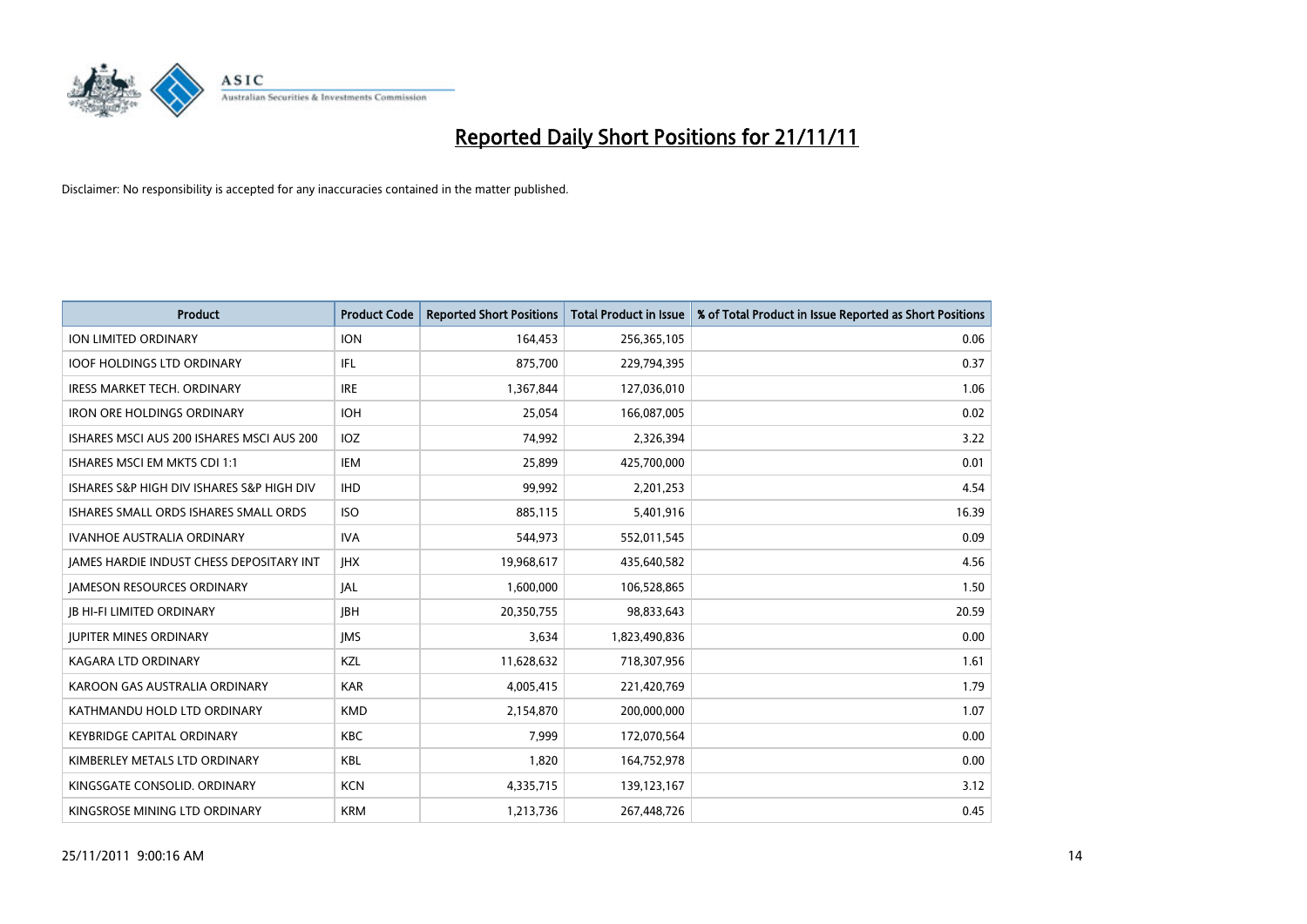

| <b>Product</b>                        | <b>Product Code</b> | <b>Reported Short Positions</b> | <b>Total Product in Issue</b> | % of Total Product in Issue Reported as Short Positions |
|---------------------------------------|---------------------|---------------------------------|-------------------------------|---------------------------------------------------------|
| LEIGHTON HOLDINGS ORDINARY            | LEI                 | 7,296,956                       | 336,515,596                   | 2.13                                                    |
| LEND LEASE GROUP UNIT/ORD STAPLED     | LLC                 | 1,471,801                       | 571,804,090                   | 0.25                                                    |
| LINC ENERGY LTD ORDINARY              | <b>LNC</b>          | 6,465,249                       | 503,418,900                   | 1.26                                                    |
| LIQUEFIED NATURAL ORDINARY            | <b>LNG</b>          | 370,140                         | 267,699,015                   | 0.14                                                    |
| LYNAS CORPORATION ORDINARY            | <b>LYC</b>          | 111,473,154                     | 1,713,846,913                 | 6.47                                                    |
| M2 TELECOMMUNICATION ORDINARY         | <b>MTU</b>          | 104,101                         | 124,493,385                   | 0.07                                                    |
| MACA LIMITED ORDINARY                 | <b>MLD</b>          | 1,651                           | 150,000,000                   | 0.00                                                    |
| MACARTHUR COAL ORDINARY               | <b>MCC</b>          | 796,429                         | 302,092,343                   | 0.25                                                    |
| <b>MACMAHON HOLDINGS ORDINARY</b>     | <b>MAH</b>          | 3,733,798                       | 738,631,705                   | 0.50                                                    |
| MACO ATLAS ROADS GRP ORDINARY STAPLED | <b>MOA</b>          | 13,160,159                      | 464,279,594                   | 2.85                                                    |
| MACQUARIE GROUP LTD ORDINARY          | <b>MOG</b>          | 5,734,156                       | 348,355,071                   | 1.58                                                    |
| MAP GROUP STAPLED US PROHIBIT.        | <b>MAP</b>          | 7,424,339                       | 1,861,210,782                 | 0.39                                                    |
| <b>MARENGO MINING ORDINARY</b>        | <b>MGO</b>          | 39,850                          | 1,002,399,863                 | 0.00                                                    |
| <b>MATRIX C &amp; E LTD ORDINARY</b>  | <b>MCE</b>          | 361,480                         | 77,081,507                    | 0.45                                                    |
| MCMILLAN SHAKESPEARE ORDINARY         | <b>MMS</b>          | 103,983                         | 68,357,790                    | 0.15                                                    |
| MCPHERSON'S LTD ORDINARY              | <b>MCP</b>          | 17,402                          | 72,401,758                    | 0.02                                                    |
| MEDUSA MINING LTD ORDINARY            | <b>MML</b>          | 795,033                         | 188,827,911                   | 0.41                                                    |
| MELBOURNE IT LIMITED ORDINARY         | <b>MLB</b>          | 136,142                         | 81,352,178                    | 0.17                                                    |
| MEO AUSTRALIA LTD ORDINARY            | <b>MEO</b>          | 4,396,254                       | 539,913,260                   | 0.81                                                    |
| MERMAID MARINE ORDINARY               | <b>MRM</b>          | 618,449                         | 217,810,915                   | 0.27                                                    |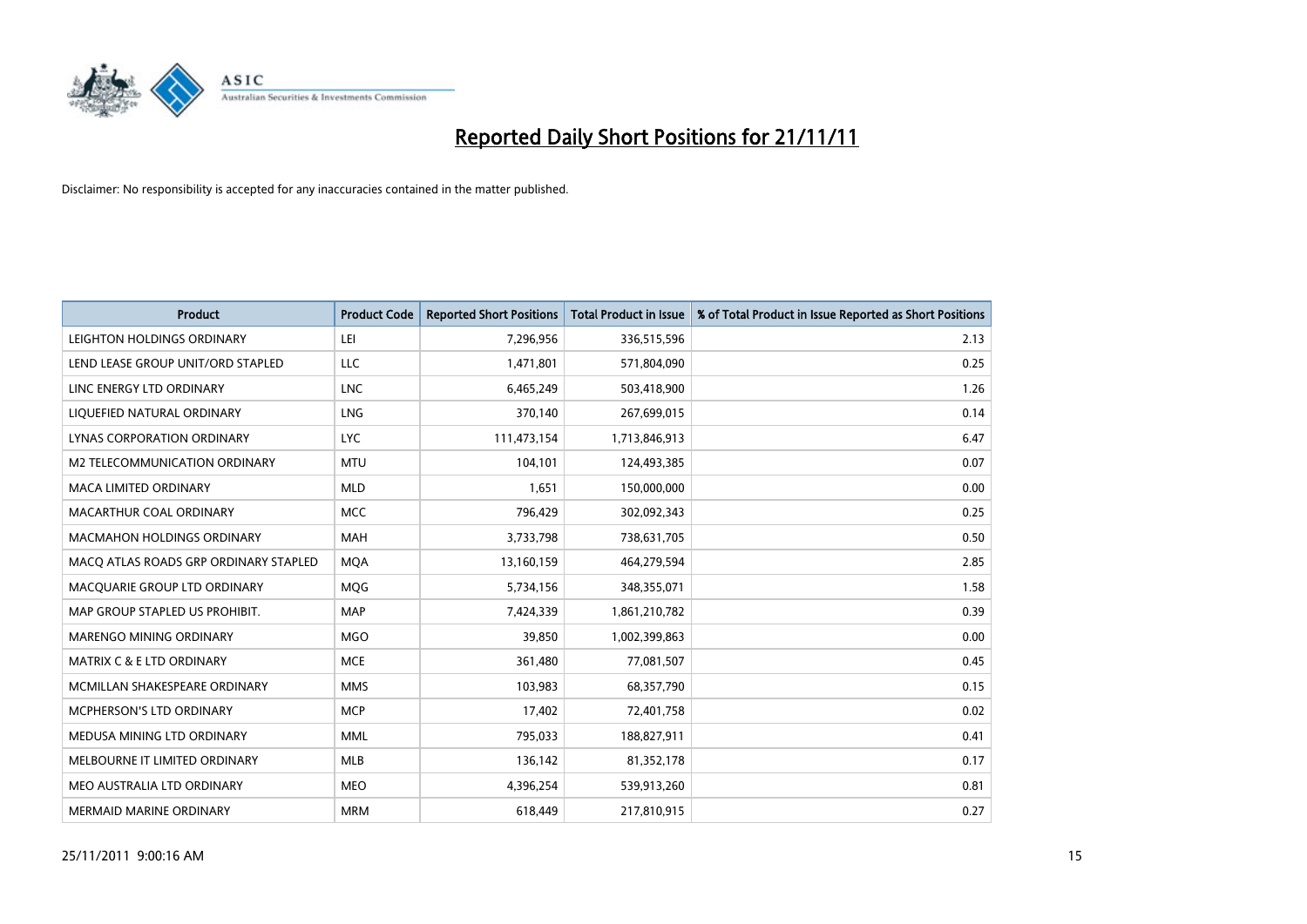

| <b>Product</b>                    | <b>Product Code</b> | <b>Reported Short Positions</b> | <b>Total Product in Issue</b> | % of Total Product in Issue Reported as Short Positions |
|-----------------------------------|---------------------|---------------------------------|-------------------------------|---------------------------------------------------------|
| MESOBLAST LIMITED ORDINARY        | <b>MSB</b>          | 7,095,885                       | 280,425,258                   | 2.55                                                    |
| METALS X LIMITED ORDINARY         | <b>MLX</b>          | 326,940                         | 1,330,804,811                 | 0.03                                                    |
| METCASH LIMITED ORDINARY          | <b>MTS</b>          | 28,536,620                      | 771,343,008                   | 3.67                                                    |
| METGASCO LIMITED ORDINARY         | <b>MEL</b>          | 235,435                         | 338,958,156                   | 0.07                                                    |
| METMINCO LIMITED ORDINARY         | <b>MNC</b>          | 3,516,805                       | 1,462,616,146                 | 0.24                                                    |
| MHM METALS LIMITED ORDINARY       | <b>MHM</b>          | 259,654                         | 102,552,013                   | 0.25                                                    |
| MICLYN EXP OFFSHR ORDINARY        | <b>MIO</b>          | 19,297                          | 274,618,684                   | 0.01                                                    |
| MINCOR RESOURCES NL ORDINARY      | <b>MCR</b>          | 1,087,774                       | 196,180,804                   | 0.54                                                    |
| MINEMAKERS LIMITED ORDINARY       | <b>MAK</b>          | 44,227                          | 227,540,432                   | 0.02                                                    |
| MINERAL DEPOSITS ORDINARY         | <b>MDL</b>          | 379,653                         | 83,538,786                    | 0.46                                                    |
| MINERAL RESOURCES. ORDINARY       | <b>MIN</b>          | 1,066,057                       | 184,376,989                   | 0.58                                                    |
| MIRABELA NICKEL LTD ORDINARY      | <b>MBN</b>          | 16,638,058                      | 491,781,237                   | 3.39                                                    |
| MIRVAC GROUP STAPLED SECURITIES   | <b>MGR</b>          | 29,220,544                      | 3,416,924,188                 | 0.86                                                    |
| MOLOPO ENERGY LTD ORDINARY        | <b>MPO</b>          | 1,704,075                       | 245,579,810                   | 0.69                                                    |
| MOLY MINES LIMITED ORDINARY       | <b>MOL</b>          | 15,067                          | 384,893,989                   | 0.00                                                    |
| MONADELPHOUS GROUP ORDINARY       | <b>MND</b>          | 1,696,856                       | 88,674,327                    | 1.94                                                    |
| MORTGAGE CHOICE LTD ORDINARY      | <b>MOC</b>          | 1,044,263                       | 119,948,255                   | 0.87                                                    |
| <b>MOUNT GIBSON IRON ORDINARY</b> | <b>MGX</b>          | 11,109,085                      | 1,082,570,693                 | 1.04                                                    |
| MULTIPLEX SITES SITES             | <b>MXUPA</b>        | 22                              | 4,500,000                     | 0.00                                                    |
| MURCHISON METALS LTD ORDINARY     | <b>MMX</b>          | 22,315,649                      | 442.437.524                   | 5.05                                                    |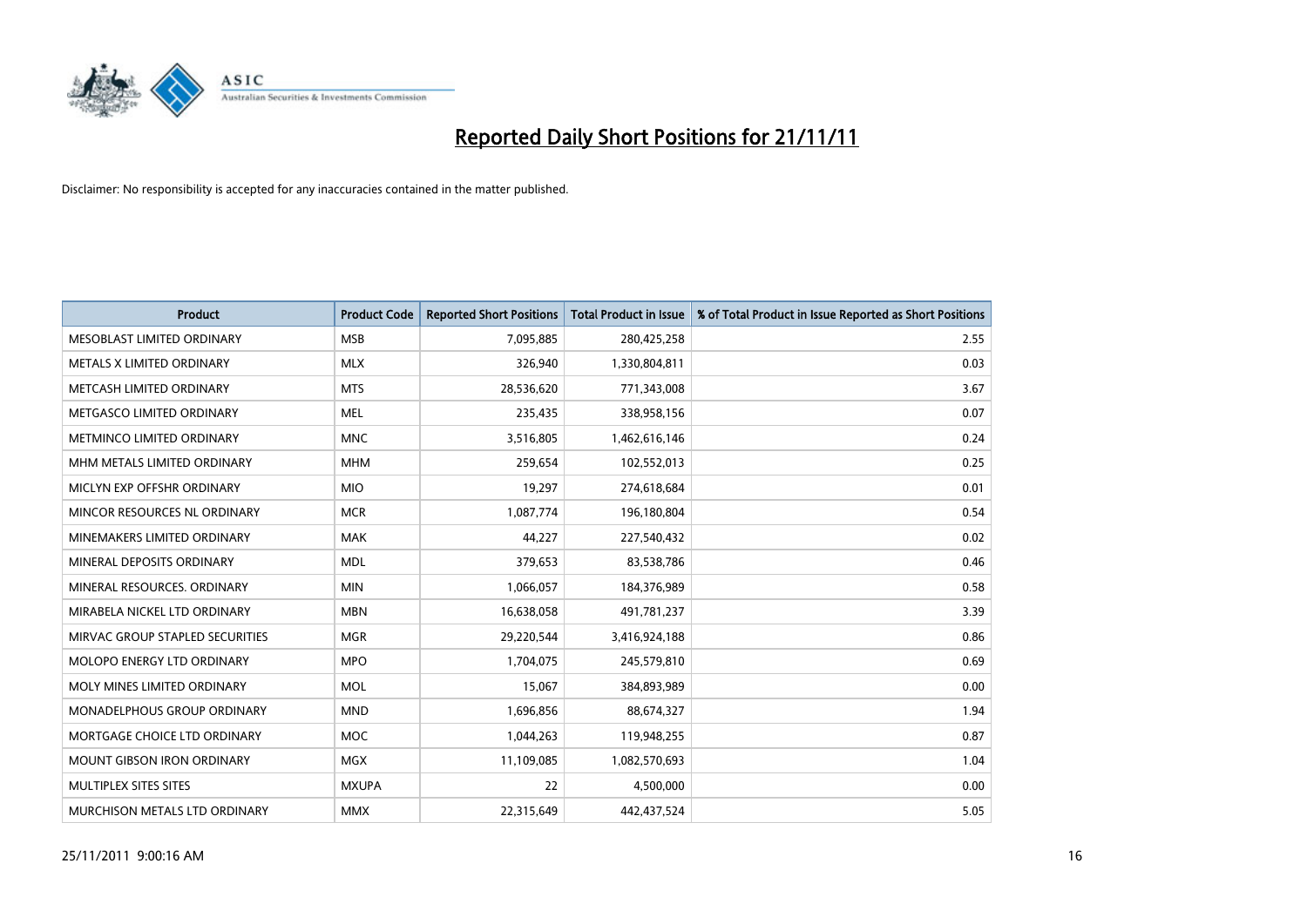

| <b>Product</b>                    | <b>Product Code</b> | <b>Reported Short Positions</b> | <b>Total Product in Issue</b> | % of Total Product in Issue Reported as Short Positions |
|-----------------------------------|---------------------|---------------------------------|-------------------------------|---------------------------------------------------------|
| <b>MYER HOLDINGS LTD ORDINARY</b> | <b>MYR</b>          | 61,471,680                      | 583,384,551                   | 10.52                                                   |
| MYSTATE LIMITED ORDINARY          | <b>MYS</b>          | 96,234                          | 67,463,454                    | 0.14                                                    |
| NATIONAL AUST, BANK ORDINARY      | <b>NAB</b>          | 20,783,227                      | 2,201,188,437                 | 0.92                                                    |
| NATURAL FUEL LIMITED ORDINARY     | <b>NFL</b>          |                                 | 1,121,912                     | 0.00                                                    |
| NAVIGATOR RESOURCES ORDINARY      | <b>NAV</b>          | 500                             | 2,096,093,840                 | 0.00                                                    |
| NAVITAS LIMITED ORDINARY          | <b>NVT</b>          | 2,679,013                       | 375,318,628                   | 0.70                                                    |
| NEPTUNE MARINE ORDINARY           | <b>NMS</b>          | 182,253                         | 1,748,545,632                 | 0.01                                                    |
| NEW HOPE CORPORATION ORDINARY     | <b>NHC</b>          | 759,233                         | 830,230,549                   | 0.08                                                    |
| NEW STANDARD ENERGY ORDINARY      | <b>NSE</b>          | 256,385                         | 229,052,955                   | 0.11                                                    |
| NEWCREST MINING ORDINARY          | <b>NCM</b>          | 1,808,536                       | 765,495,616                   | 0.21                                                    |
| NEWS CORP A NON-VOTING CDI        | <b>NWSLV</b>        | 3,077,142                       | 1,710,039,545                 | 0.18                                                    |
| NEWS CORP B VOTING CDI            | <b>NWS</b>          | 3,693,933                       | 798,520,953                   | 0.46                                                    |
| NEXBIS LIMITED ORDINARY           | <b>NBS</b>          | 63,733                          | 798,356,704                   | 0.01                                                    |
| NEXTDC LIMITED ORDINARY           | <b>NXT</b>          | 96,510                          | 123,533,558                   | 0.08                                                    |
| NEXUS ENERGY LIMITED ORDINARY     | <b>NXS</b>          | 17,995,092                      | 1,326,697,820                 | 1.35                                                    |
| NIB HOLDINGS LIMITED ORDINARY     | <b>NHF</b>          | 104,911                         | 466,733,110                   | 0.02                                                    |
| NIDO PETROLEUM ORDINARY           | <b>NDO</b>          | 647,402                         | 1,389,163,151                 | 0.05                                                    |
| NOBLE MINERAL RES ORDINARY        | <b>NMG</b>          | 912,559                         | 523,308,820                   | 0.18                                                    |
| NORTHERN IRON LTD ORDINARY        | <b>NFE</b>          | 805,328                         | 336,084,863                   | 0.23                                                    |
| NORTON GOLD FIELDS ORDINARY       | <b>NGF</b>          | 41,000                          | 849,580,265                   | 0.00                                                    |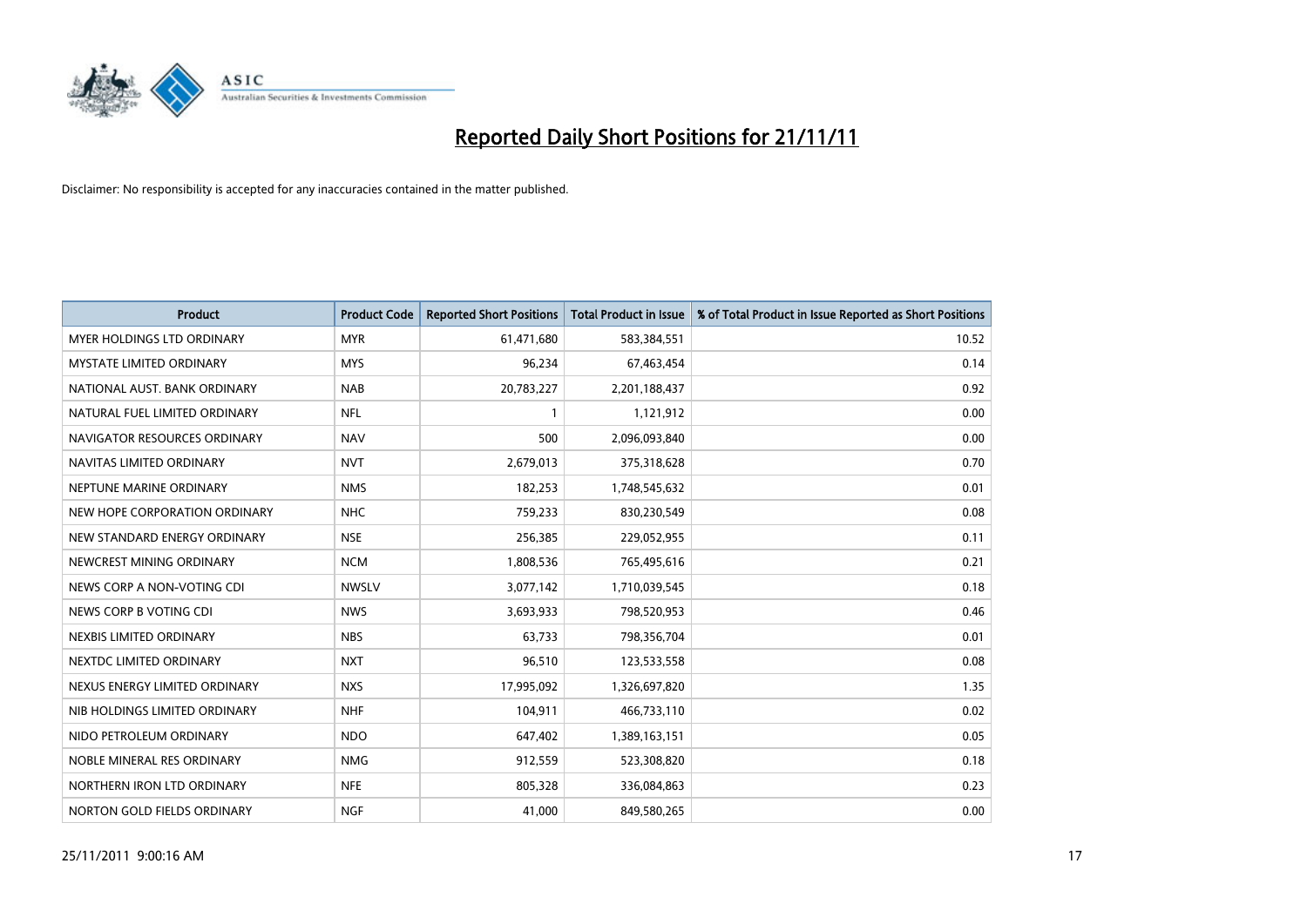

| <b>Product</b>                        | <b>Product Code</b> | <b>Reported Short Positions</b> | <b>Total Product in Issue</b> | % of Total Product in Issue Reported as Short Positions |
|---------------------------------------|---------------------|---------------------------------|-------------------------------|---------------------------------------------------------|
| NRW HOLDINGS LIMITED ORDINARY         | <b>NWH</b>          | 1,227,165                       | 278,888,011                   | 0.43                                                    |
| NUCOAL RESOURCES NL ORDINARY          | <b>NCR</b>          | 79,200                          | 441,150,707                   | 0.02                                                    |
| NUFARM LIMITED ORDINARY               | <b>NUF</b>          | 3,963,534                       | 261,833,005                   | 1.51                                                    |
| OAKTON LIMITED ORDINARY               | <b>OKN</b>          | 638,376                         | 93,800,235                    | 0.67                                                    |
| OCEANAGOLD CORP. CHESS DEPOSITARY INT | <b>OGC</b>          | 872,395                         | 262,642,606                   | 0.32                                                    |
| OCEANIA CAPITAL LTD ORDINARY          | <b>OCP</b>          | 2,500                           | 91,921,295                    | 0.00                                                    |
| OIL SEARCH LTD ORDINARY               | <b>OSH</b>          | 7,139,912                       | 1,325,155,171                 | 0.53                                                    |
| OM HOLDINGS LIMITED ORDINARY          | <b>OMH</b>          | 8,839,881                       | 504,105,150                   | 1.76                                                    |
| <b>ONESTEEL LIMITED ORDINARY</b>      | OST                 | 43,335,810                      | 1,342,393,583                 | 3.25                                                    |
| ORICA LIMITED ORDINARY                | ORI                 | 2,886,540                       | 363,966,570                   | 0.76                                                    |
| ORIGIN ENERGY ORDINARY                | <b>ORG</b>          | 3,480,834                       | 1,086,120,087                 | 0.30                                                    |
| OROCOBRE LIMITED ORDINARY             | <b>ORE</b>          | 186,599                         | 103,195,029                   | 0.18                                                    |
| OROTONGROUP LIMITED ORDINARY          | ORL                 | 7,208                           | 40,880,902                    | 0.01                                                    |
| OTTO ENERGY LIMITED ORDINARY          | OEL                 | 109,204                         | 1,138,290,071                 | 0.01                                                    |
| OZ MINERALS ORDINARY                  | OZL                 | 9,799,878                       | 316,690,008                   | 3.08                                                    |
| PACIFIC BRANDS ORDINARY               | <b>PBG</b>          | 10,172,986                      | 915,013,578                   | 1.13                                                    |
| PALADIN ENERGY LTD ORDINARY           | <b>PDN</b>          | 46,694,618                      | 835,429,464                   | 5.56                                                    |
| PANAUST LIMITED ORDINARY              | <b>PNA</b>          | 13,171,591                      | 593,892,185                   | 2.22                                                    |
| PANORAMIC RESOURCES ORDINARY          | PAN                 | 778,988                         | 207,050,710                   | 0.37                                                    |
| PAPERLINX LIMITED ORDINARY            | <b>PPX</b>          | 4,447,908                       | 609,280,761                   | 0.74                                                    |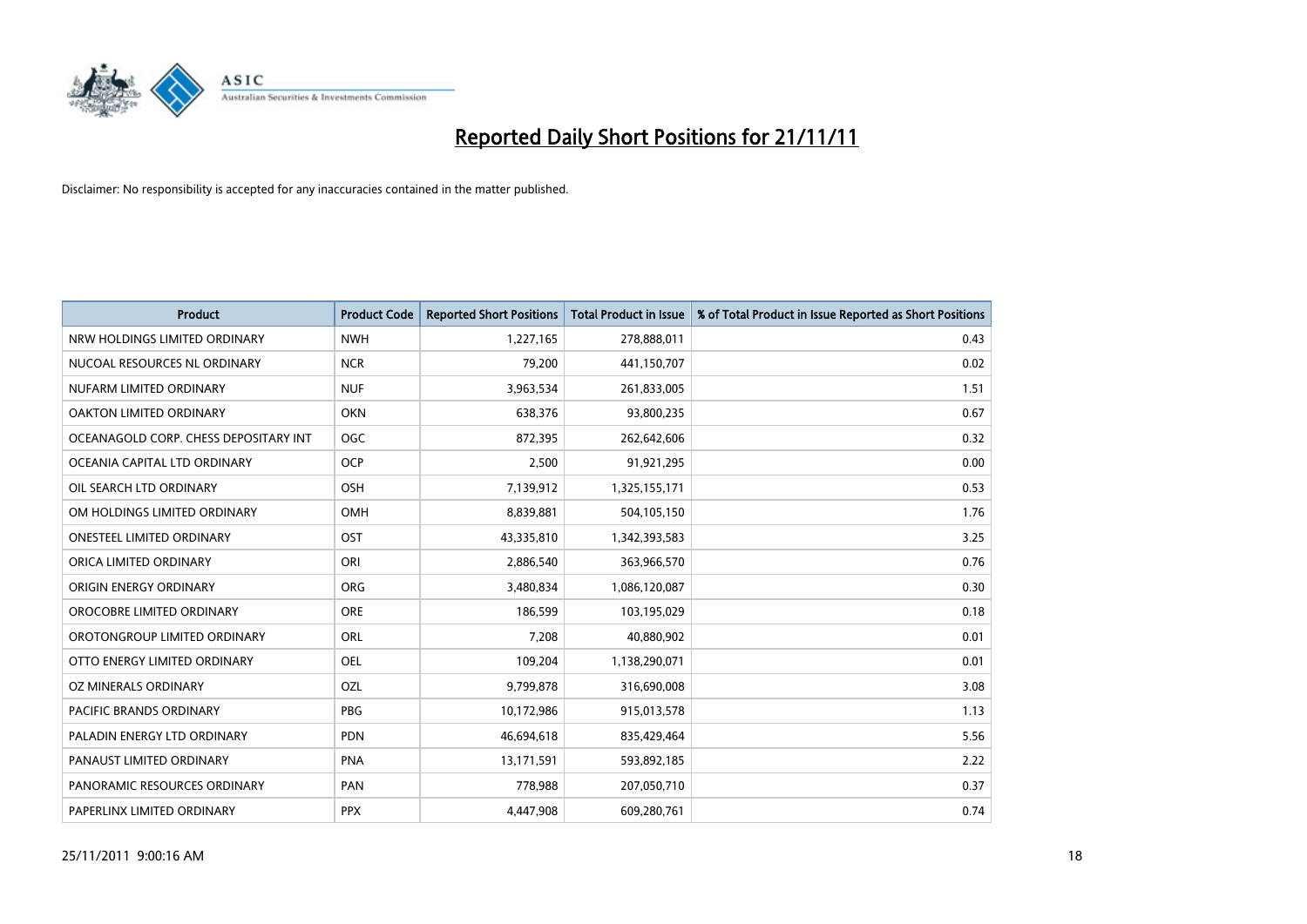

| <b>Product</b>                | <b>Product Code</b> | <b>Reported Short Positions</b> | <b>Total Product in Issue</b> | % of Total Product in Issue Reported as Short Positions |
|-------------------------------|---------------------|---------------------------------|-------------------------------|---------------------------------------------------------|
| PAPILLON RES LTD ORDINARY     | <b>PIR</b>          | 781,762                         | 209,170,467                   | 0.37                                                    |
| PATTIES FOODS LTD ORDINARY    | PFL                 |                                 | 138,989,223                   | 0.00                                                    |
| PEET LIMITED ORDINARY         | <b>PPC</b>          | 796,111                         | 320,170,604                   | 0.26                                                    |
| PENINSULA ENERGY LTD ORDINARY | <b>PEN</b>          | 1,493,377                       | 2,135,490,443                 | 0.07                                                    |
| PERILYA LIMITED ORDINARY      | PEM                 | 1,882,080                       | 722,413,904                   | 0.26                                                    |
| PERPETUAL LIMITED ORDINARY    | PPT                 | 2,883,276                       | 41,342,420                    | 6.98                                                    |
| PERSEUS MINING LTD ORDINARY   | PRU                 | 1,700,033                       | 455,827,088                   | 0.37                                                    |
| PETSEC ENERGY ORDINARY        | <b>PSA</b>          | 223,332                         | 231,283,622                   | 0.10                                                    |
| PHARMAXIS LTD ORDINARY        | <b>PXS</b>          | 2,002,612                       | 229,116,309                   | 0.88                                                    |
| PHOTON GROUP LTD ORDINARY     | PGA                 | 250,510                         | 1,540,886,866                 | 0.02                                                    |
| PLATINUM ASSET ORDINARY       | <b>PTM</b>          | 6,007,879                       | 561,347,878                   | 1.08                                                    |
| PLATINUM AUSTRALIA ORDINARY   | <b>PLA</b>          | 5,203,985                       | 417,130,039                   | 1.25                                                    |
| PLATINUM CAPITAL LTD ORDINARY | <b>PMC</b>          |                                 | 165,756,878                   | 0.00                                                    |
| PMI GOLD CORP CDI 1:1         | <b>PVM</b>          | 49,700                          | 52,109,650                    | 0.10                                                    |
| PMP LIMITED ORDINARY          | <b>PMP</b>          | 234,474                         | 329,842,473                   | 0.07                                                    |
| PORT BOUVARD LIMITED ORDINARY | PBD                 | 6,754                           | 593,868,295                   | 0.00                                                    |
| PREMIER INVESTMENTS ORDINARY  | <b>PMV</b>          | 304,604                         | 155,062,831                   | 0.19                                                    |
| PRIMA BIOMED LTD ORDINARY     | <b>PRR</b>          | 3,306,776                       | 1,016,226,155                 | 0.32                                                    |
| PRIMARY HEALTH CARE ORDINARY  | <b>PRY</b>          | 10,866,136                      | 500,336,679                   | 2.18                                                    |
| PRIME MEDIA GRP LTD ORDINARY  | <b>PRT</b>          | 989                             | 366,330,303                   | 0.00                                                    |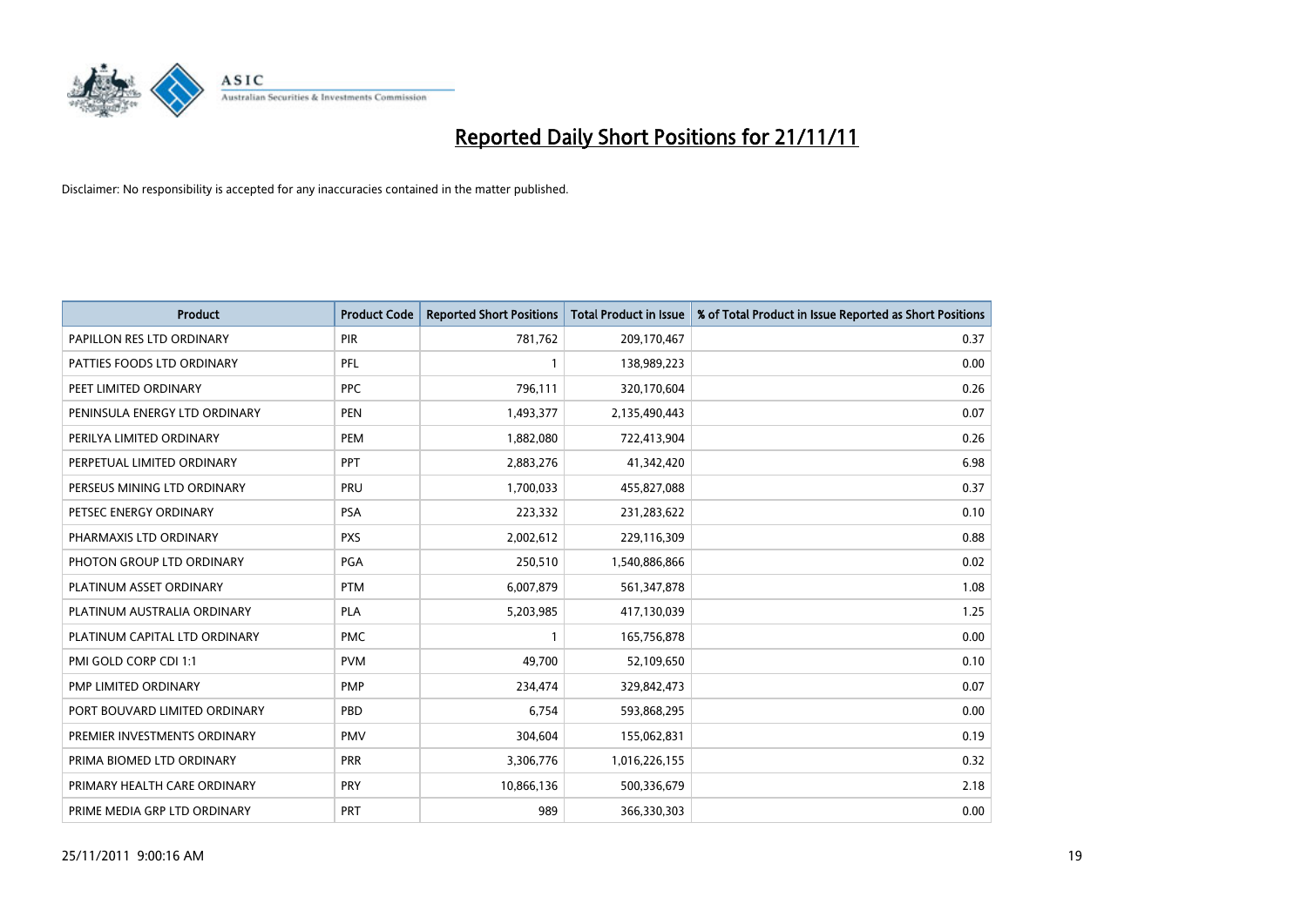

| <b>Product</b>                      | <b>Product Code</b> | <b>Reported Short Positions</b> | <b>Total Product in Issue</b> | % of Total Product in Issue Reported as Short Positions |
|-------------------------------------|---------------------|---------------------------------|-------------------------------|---------------------------------------------------------|
| PRIMEAG AUSTRALIA ORDINARY          | PAG                 | 12,527                          | 266,394,444                   | 0.00                                                    |
| PROGEN PHARMACEUTIC ORDINARY        | <b>PGL</b>          | 151,596                         | 24,709,097                    | 0.61                                                    |
| PROGRAMMED ORDINARY                 | <b>PRG</b>          | 534,563                         | 118,169,908                   | 0.45                                                    |
| <b>PSIVIDA CORP CDI 1:1</b>         | <b>PVA</b>          | 6,878                           | 8,689,940                     | 0.08                                                    |
| OANTAS AIRWAYS ORDINARY             | QAN                 | 33,568,258                      | 2,265,123,620                 | 1.49                                                    |
| OBE INSURANCE GROUP ORDINARY        | <b>OBE</b>          | 24,382,891                      | 1,115,545,692                 | 2.17                                                    |
| OR NATIONAL LIMITED ORDINARY        | <b>ORN</b>          | 23,474,089                      | 2,440,000,000                 | 0.96                                                    |
| ORXPHARMA LTD ORDINARY              | <b>QRX</b>          | 270,000                         | 144,244,857                   | 0.19                                                    |
| <b>QUBE LOGISTICS HLDG ORDINARY</b> | <b>QUB</b>          | 163,106                         | 803,032,897                   | 0.02                                                    |
| RAMELIUS RESOURCES ORDINARY         | <b>RMS</b>          | 3,661,486                       | 326,556,273                   | 1.12                                                    |
| RAMSAY HEALTH CARE ORDINARY         | <b>RHC</b>          | 1,145,391                       | 202,081,252                   | 0.54                                                    |
| RANGE RESOURCES LTD ORDINARY        | <b>RRS</b>          | 231,167                         | 1,602,030,474                 | 0.01                                                    |
| <b>RCR TOMLINSON ORDINARY</b>       | <b>RCR</b>          | 69,867                          | 133,593,505                   | 0.05                                                    |
| <b>REA GROUP ORDINARY</b>           | <b>REA</b>          | 170,466                         | 131,714,699                   | 0.13                                                    |
| <b>RECKON LIMITED ORDINARY</b>      | <b>RKN</b>          | 847,499                         | 133,354,672                   | 0.63                                                    |
| <b>RED 5 LIMITED ORDINARY</b>       | <b>RED</b>          | 100,000                         | 1,283,674,237                 | 0.01                                                    |
| <b>RED FORK ENERGY ORDINARY</b>     | <b>RFE</b>          | 7,696                           | 269,769,853                   | 0.00                                                    |
| REDBANK ENERGY LTD ORDINARY         | <b>AEI</b>          | 19                              | 786,287                       | 0.00                                                    |
| REED RESOURCES LTD ORDINARY         | <b>RDR</b>          | 352,209                         | 264,742,501                   | 0.13                                                    |
| <b>REGIS RESOURCES ORDINARY</b>     | <b>RRL</b>          | 971,629                         | 434,307,441                   | 0.23                                                    |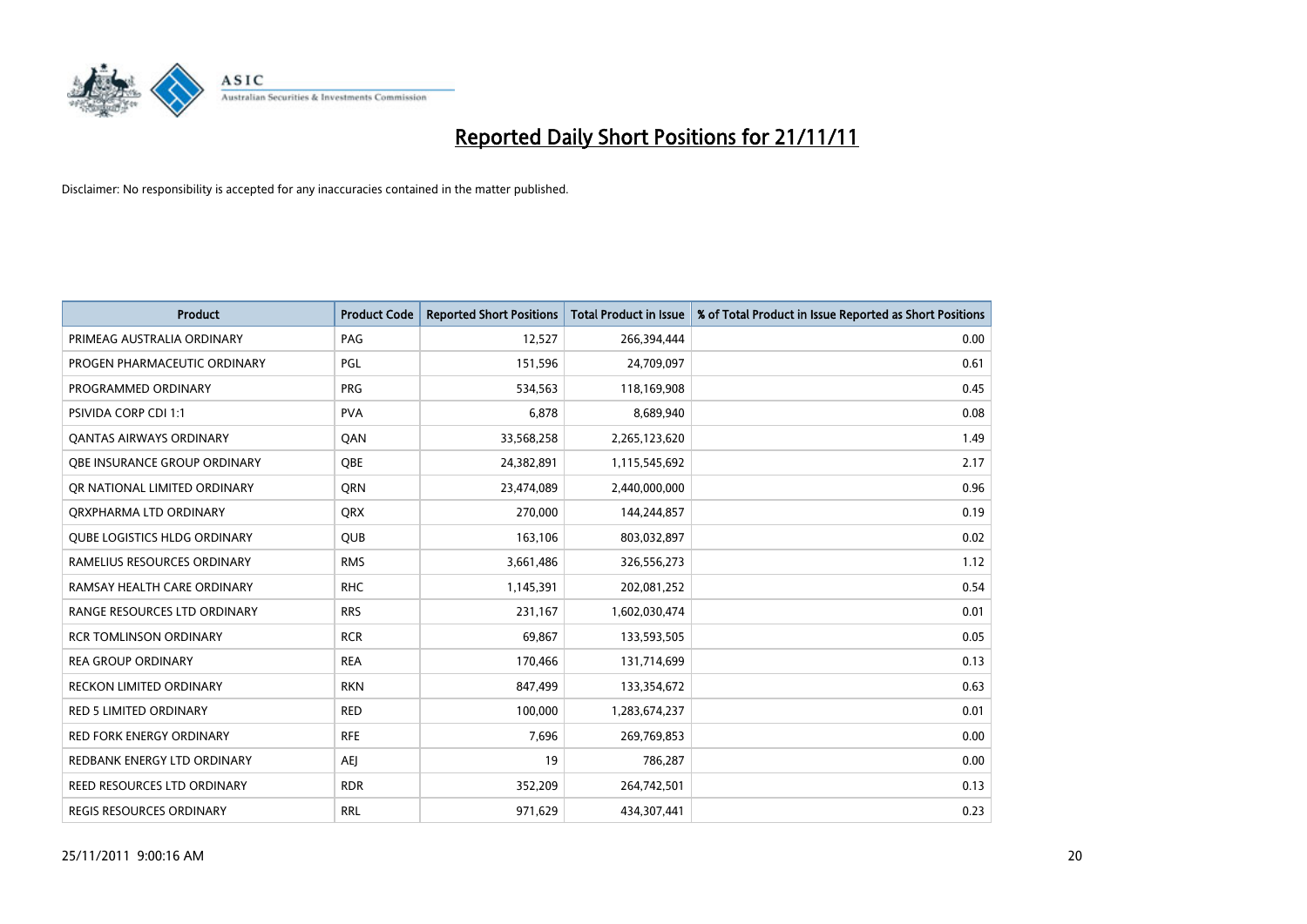

| <b>Product</b>                | <b>Product Code</b> | <b>Reported Short Positions</b> | <b>Total Product in Issue</b> | % of Total Product in Issue Reported as Short Positions |
|-------------------------------|---------------------|---------------------------------|-------------------------------|---------------------------------------------------------|
| RESMED INC CDI 10:1           | <b>RMD</b>          | 6,491,623                       | 1,556,242,300                 | 0.41                                                    |
| RESOLUTE MINING ORDINARY      | <b>RSG</b>          | 4,277,956                       | 469,558,162                   | 0.90                                                    |
| RESOURCE EQUIP LTD ORDINARY   | <b>RQL</b>          | 50,000                          | 247,044,935                   | 0.02                                                    |
| RESOURCE GENERATION ORDINARY  | <b>RES</b>          | 341,811                         | 262,895,652                   | 0.13                                                    |
| RETAIL FOOD GROUP ORDINARY    | <b>RFG</b>          | 7,407                           | 108,229,282                   | 0.01                                                    |
| REVERSE CORP LIMITED ORDINARY | <b>REF</b>          | 125,041                         | 92,382,175                    | 0.14                                                    |
| REX MINERALS LIMITED ORDINARY | <b>RXM</b>          | 1,565,823                       | 153,635,519                   | 1.00                                                    |
| RHG LIMITED ORDINARY          | <b>RHG</b>          | 56,619                          | 308,483,177                   | 0.02                                                    |
| <b>RIALTO ENERGY ORDINARY</b> | <b>RIA</b>          | 120,660                         | 375,006,264                   | 0.03                                                    |
| RIO TINTO LIMITED ORDINARY    | <b>RIO</b>          | 24,427,613                      | 435,758,720                   | 5.58                                                    |
| RIVERCITY MOTORWAY STAPLED    | <b>RCY</b>          | 132,000                         | 957,010,115                   | 0.01                                                    |
| ROC OIL COMPANY ORDINARY      | <b>ROC</b>          | 2,006,197                       | 683,029,641                   | 0.30                                                    |
| ROYAL WOLF HOLDINGS ORDINARY  | <b>RWH</b>          | 60,000                          | 100,387,052                   | 0.06                                                    |
| SAI GLOBAL LIMITED ORDINARY   | SAI                 | 1,805,758                       | 202,259,037                   | 0.88                                                    |
| SALMAT LIMITED ORDINARY       | <b>SLM</b>          | 400,064                         | 159,802,174                   | 0.25                                                    |
| SAMSON OIL & GAS LTD ORDINARY | SSN                 | 545,356                         | 1,750,183,770                 | 0.02                                                    |
| SANDFIRE RESOURCES ORDINARY   | <b>SFR</b>          | 2,419,155                       | 150,879,969                   | 1.58                                                    |
| <b>SANTOS LTD ORDINARY</b>    | <b>STO</b>          | 12,178,511                      | 940,837,864                   | 1.28                                                    |
| SARACEN MINERAL ORDINARY      | <b>SAR</b>          | 447,929                         | 593,210,240                   | 0.07                                                    |
| SEDGMAN LIMITED ORDINARY      | <b>SDM</b>          | 375,914                         | 212,215,619                   | 0.18                                                    |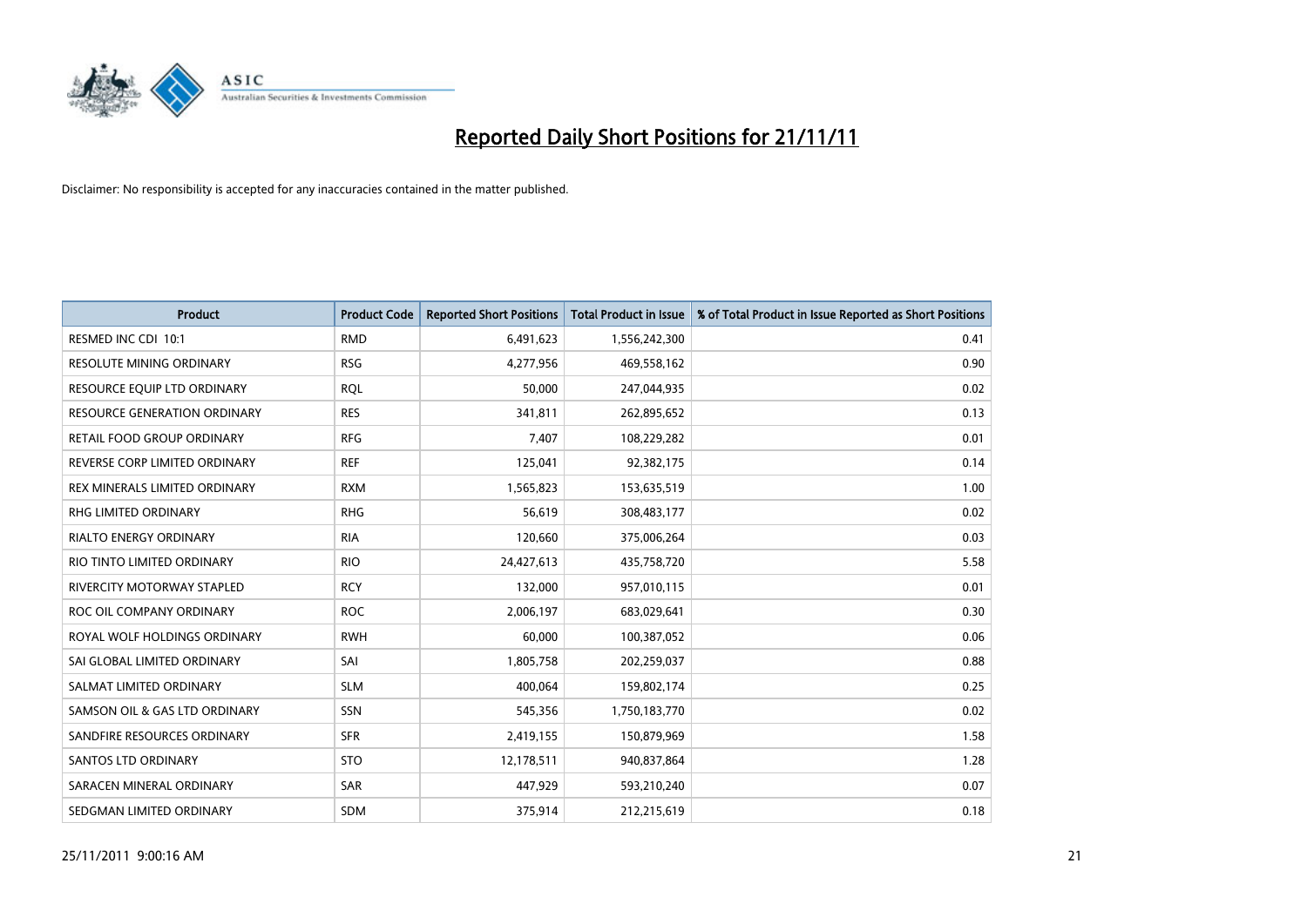

| <b>Product</b>                           | <b>Product Code</b> | <b>Reported Short Positions</b> | <b>Total Product in Issue</b> | % of Total Product in Issue Reported as Short Positions |
|------------------------------------------|---------------------|---------------------------------|-------------------------------|---------------------------------------------------------|
| SEEK LIMITED ORDINARY                    | <b>SEK</b>          | 16,550,461                      | 337,079,207                   | 4.91                                                    |
| SELECT HARVESTS ORDINARY                 | <b>SHV</b>          | 33,967                          | 56,392,664                    | 0.06                                                    |
| SENETAS CORPORATION ORDINARY             | <b>SEN</b>          | 756,999                         | 463,105,195                   | 0.16                                                    |
| SENEX ENERGY LIMITED ORDINARY            | <b>SXY</b>          | 400.000                         | 917,392,416                   | 0.04                                                    |
| SERVCORP LIMITED ORDINARY                | SRV                 | 26,183                          | 98,440,807                    | 0.03                                                    |
| SERVICE STREAM ORDINARY                  | <b>SSM</b>          | 344,663                         | 283,418,867                   | 0.12                                                    |
| SEVEN GROUP HOLDINGS CONV. RED. PREF.    | <b>SVWPA</b>        | 47,822                          | 4,963,640                     | 0.96                                                    |
| SEVEN GROUP HOLDINGS ORDINARY            | <b>SVW</b>          | 234,516                         | 306,410,281                   | 0.07                                                    |
| SEVEN WEST MEDIA LTD ORDINARY            | <b>SWM</b>          | 1,936,695                       | 645,719,542                   | 0.30                                                    |
| SIGMA PHARMACEUTICAL ORDINARY            | <b>SIP</b>          | 12,293,217                      | 1,178,626,572                 | 1.04                                                    |
| SIHAYO GOLD LIMITED ORDINARY             | <b>SIH</b>          | 350,000                         | 703,711,146                   | 0.05                                                    |
| SILEX SYSTEMS ORDINARY                   | <b>SLX</b>          | 471,105                         | 170,133,997                   | 0.27                                                    |
| SILVER LAKE RESOURCE ORDINARY            | <b>SLR</b>          | 142,316                         | 185,702,828                   | 0.07                                                    |
| SIMS METAL MGMT LTD ORDINARY             | SGM                 | 3,219,237                       | 207,819,928                   | 1.55                                                    |
| SINGAPORE TELECOMM. CHESS DEPOSITARY INT | <b>SGT</b>          | 6,984,739                       | 188,667,418                   | 3.70                                                    |
| SIRIUS RESOURCES NL ORDINARY             | <b>SIR</b>          | 82,500                          | 137,134,586                   | 0.06                                                    |
| SIRTEX MEDICAL ORDINARY                  | <b>SRX</b>          | 2,339                           | 55,768,136                    | 0.00                                                    |
| SKILLED GROUP LTD ORDINARY               | <b>SKE</b>          | 59,437                          | 233, 243, 776                 | 0.02                                                    |
| <b>SKY NETWORK ORDINARY</b>              | <b>SKT</b>          | 10,000                          | 389,139,785                   | 0.00                                                    |
| SMS MANAGEMENT. ORDINARY                 | <b>SMX</b>          | 105,255                         | 68,290,180                    | 0.16                                                    |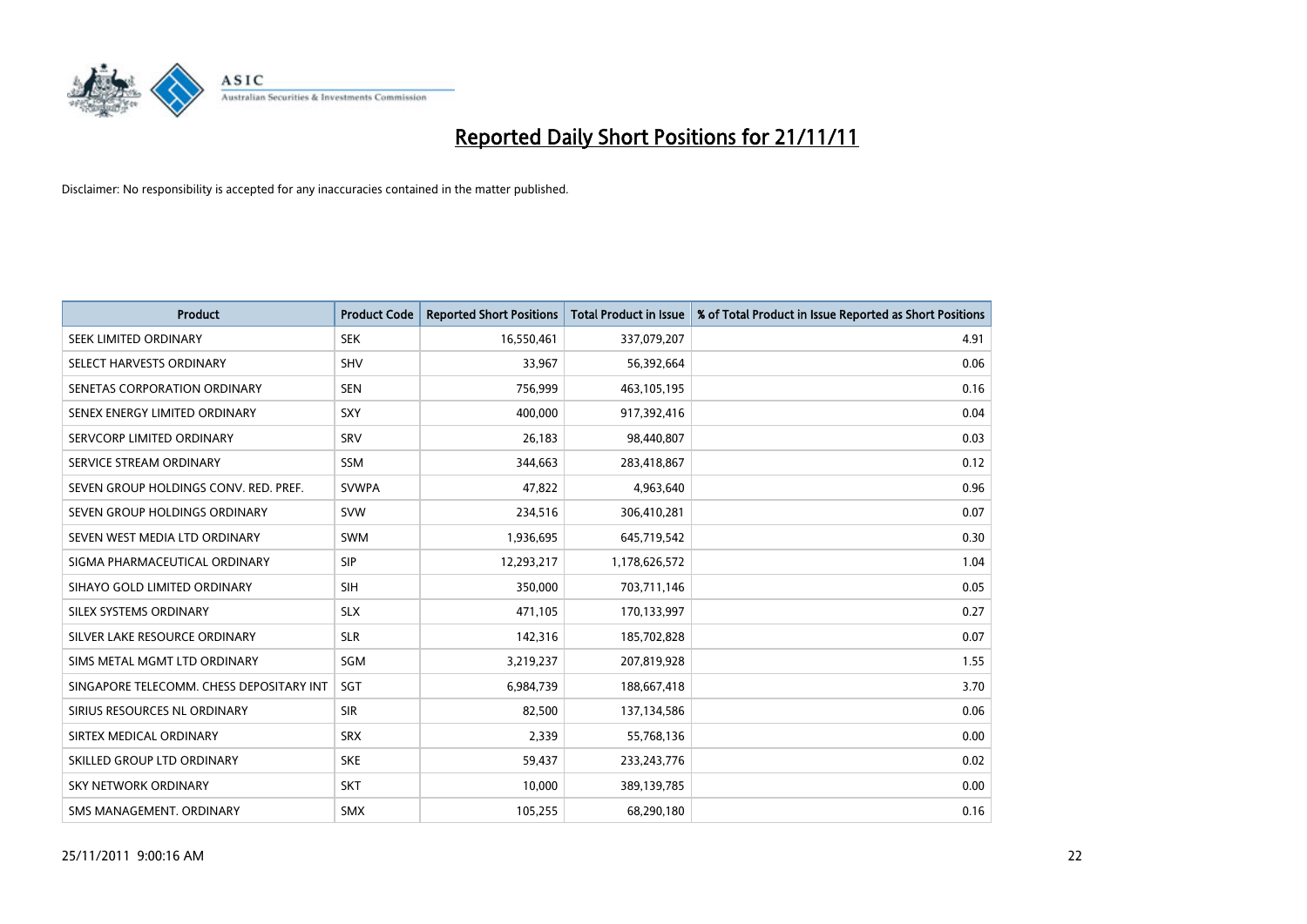

| <b>Product</b>                           | <b>Product Code</b> | <b>Reported Short Positions</b> | <b>Total Product in Issue</b> | % of Total Product in Issue Reported as Short Positions |
|------------------------------------------|---------------------|---------------------------------|-------------------------------|---------------------------------------------------------|
| SONIC HEALTHCARE ORDINARY                | <b>SHL</b>          | 6,195,610                       | 389,969,875                   | 1.57                                                    |
| SOUL PATTINSON (W.H) ORDINARY            | SOL                 | 34,171                          | 238,640,580                   | 0.01                                                    |
| SOUTH BOULDER MINES ORDINARY             | <b>STB</b>          | 58,125                          | 87,115,688                    | 0.07                                                    |
| SP AUSNET STAPLED SECURITIES             | <b>SPN</b>          | 26,743,747                      | 2,850,932,204                 | 0.93                                                    |
| SPARK INFRASTRUCTURE STAPLED NOTE & UNIT | SKI                 | 16,580,193                      | 1,326,734,264                 | 1.23                                                    |
| SPDR 200 FUND ETF UNITS                  | <b>STW</b>          | 3,458                           | 52,578,556                    | 0.01                                                    |
| SPECIALTY FASHION ORDINARY               | <b>SFH</b>          | 646,935                         | 192,086,121                   | 0.34                                                    |
| SPOTLESS GROUP LTD ORDINARY              | <b>SPT</b>          | 1,321,989                       | 265,454,407                   | 0.49                                                    |
| ST BARBARA LIMITED ORDINARY              | <b>SBM</b>          | 7,639,738                       | 325,615,389                   | 2.34                                                    |
| STAGING CONNECTIONS ORDINARY             | <b>STG</b>          | 2,917,189                       | 78,317,726                    | 3.72                                                    |
| STANMORE COAL LTD ORDINARY               | <b>SMR</b>          | 17,231                          | 89,791,402                    | 0.02                                                    |
| STARPHARMA HOLDINGS ORDINARY             | <b>SPL</b>          | 1,370,468                       | 248,026,578                   | 0.55                                                    |
| STH AMERICAN COR LTD ORDINARY            | SAY                 | 9,200                           | 257,785,604                   | 0.00                                                    |
| STHN CROSS MEDIA ORDINARY                | SXL                 | 3,761,187                       | 705,766,444                   | 0.53                                                    |
| STOCKLAND UNITS/ORD STAPLED              | SGP                 | 20,540,062                      | 2,338,995,230                 | 0.86                                                    |
| STRAITS RES LTD. ORDINARY                | SRO                 | 494,064                         | 324,796,141                   | 0.15                                                    |
| STW COMMUNICATIONS ORDINARY              | SGN                 | 296,787                         | 363,702,471                   | 0.07                                                    |
| SUNCORP GROUP LTD ORDINARY               | <b>SUN</b>          | 9,700,398                       | 1,286,600,980                 | 0.74                                                    |
| SUNDANCE ENERGY ORDINARY                 | <b>SEA</b>          | 201,141                         | 277,098,474                   | 0.07                                                    |
| SUNDANCE RESOURCES ORDINARY              | <b>SDL</b>          | 4,988,529                       | 2,899,082,169                 | 0.16                                                    |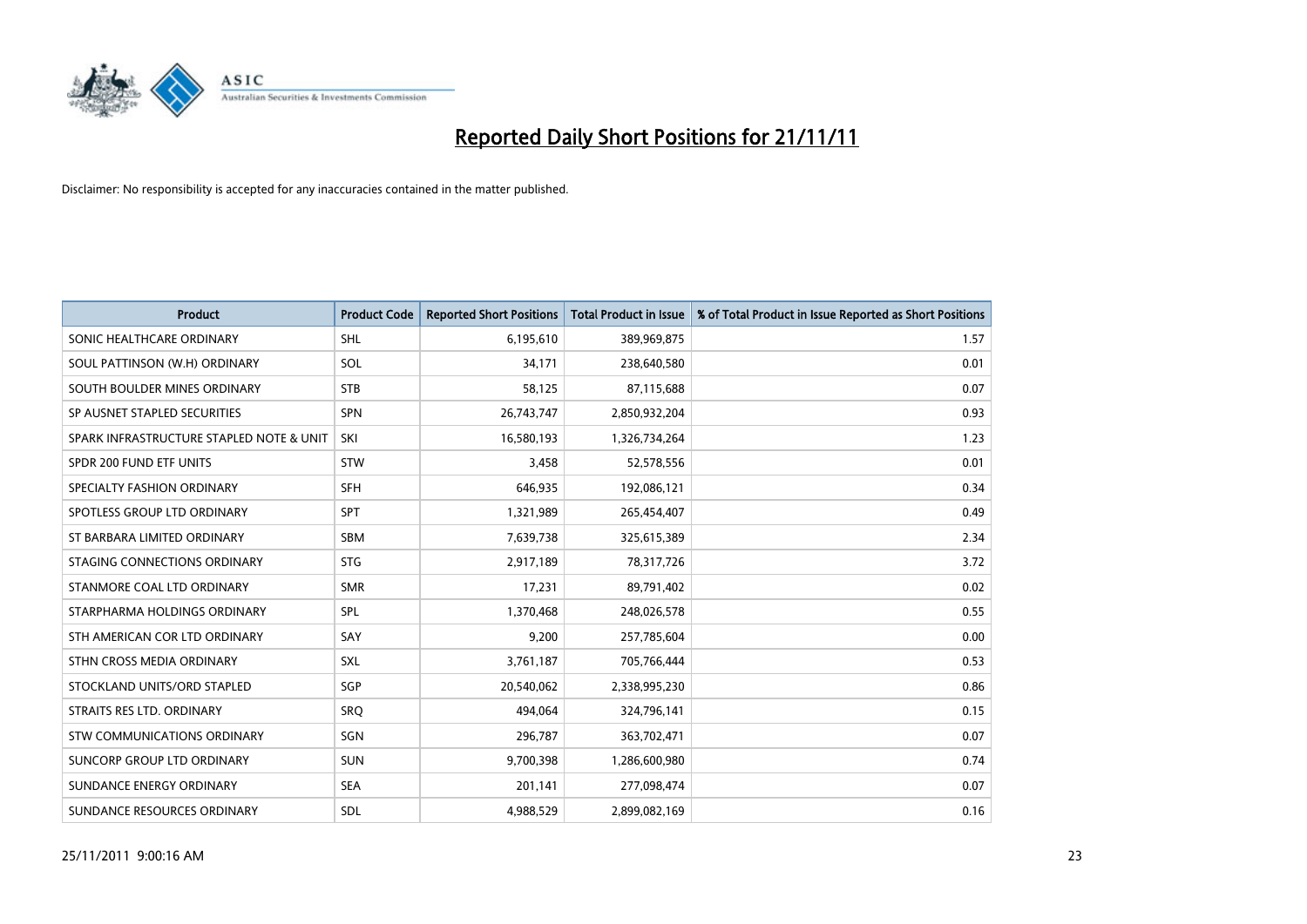

| <b>Product</b>                       | <b>Product Code</b> | <b>Reported Short Positions</b> | <b>Total Product in Issue</b> | % of Total Product in Issue Reported as Short Positions |
|--------------------------------------|---------------------|---------------------------------|-------------------------------|---------------------------------------------------------|
| SUNLAND GROUP LTD ORDINARY           | <b>SDG</b>          | 38,698                          | 201,578,526                   | 0.02                                                    |
| SUPER RET REP LTD ORDINARY           | <b>SUL</b>          | 2,929,324                       | 185,306,121                   | 1.58                                                    |
| <b>SWICK MINING ORDINARY</b>         | <b>SWK</b>          | 1,548                           | 236,724,970                   | 0.00                                                    |
| SYMEX HOLDINGS ORDINARY              | <b>SYM</b>          | 6,633                           | 191,593,493                   | 0.00                                                    |
| <b>TABCORP HOLDINGS LTD ORDINARY</b> | <b>TAH</b>          | 5,195,448                       | 712,805,880                   | 0.72                                                    |
| <b>TALENT2 INTERNATION ORDINARY</b>  | <b>TWO</b>          | 7                               | 147,349,701                   | 0.00                                                    |
| TANAMI GOLD NL ORDINARY              | <b>TAM</b>          | 156,065                         | 260,997,677                   | 0.06                                                    |
| TAP OIL LIMITED ORDINARY             | <b>TAP</b>          | 3,190,365                       | 240,995,311                   | 1.32                                                    |
| TASSAL GROUP LIMITED ORDINARY        | <b>TGR</b>          | 69,595                          | 146,304,404                   | 0.04                                                    |
| TATTS GROUP LTD ORDINARY             | <b>TTS</b>          | 13,625,534                      | 1,340,756,623                 | 1.01                                                    |
| TELECOM CORPORATION ORDINARY         | <b>TEL</b>          | 11,620,664                      | 1,924,943,857                 | 0.59                                                    |
| <b>TELSTRA CORPORATION, ORDINARY</b> | <b>TLS</b>          | 32,446,342                      | 12,443,074,357                | 0.25                                                    |
| TEN NETWORK HOLDINGS ORDINARY        | <b>TEN</b>          | 49,745,112                      | 1,045,236,720                 | 4.77                                                    |
| <b>TERANGA GOLD CORP CDI 1:1</b>     | <b>TGZ</b>          | 195,208                         | 153,870,012                   | 0.12                                                    |
| TFS CORPORATION LTD ORDINARY         | <b>TFC</b>          | 110,644                         | 279,621,829                   | 0.04                                                    |
| THAKRAL HOLDINGS GRP ORDINARY/UNIT   | <b>THG</b>          | 2                               | 585,365,014                   | 0.00                                                    |
| THE REJECT SHOP ORDINARY             | <b>TRS</b>          | 1,569,619                       | 26,071,170                    | 6.00                                                    |
| THOR MINING PLC CHESS DEPOSITARY 1:1 | <b>THR</b>          | 2,307                           | 222,489,120                   | 0.00                                                    |
| THORN GROUP LIMITED ORDINARY         | <b>TGA</b>          | 68,923                          | 146,091,970                   | 0.04                                                    |
| TIGER RESOURCES ORDINARY             | <b>TGS</b>          | 1,091,050                       | 671,110,549                   | 0.15                                                    |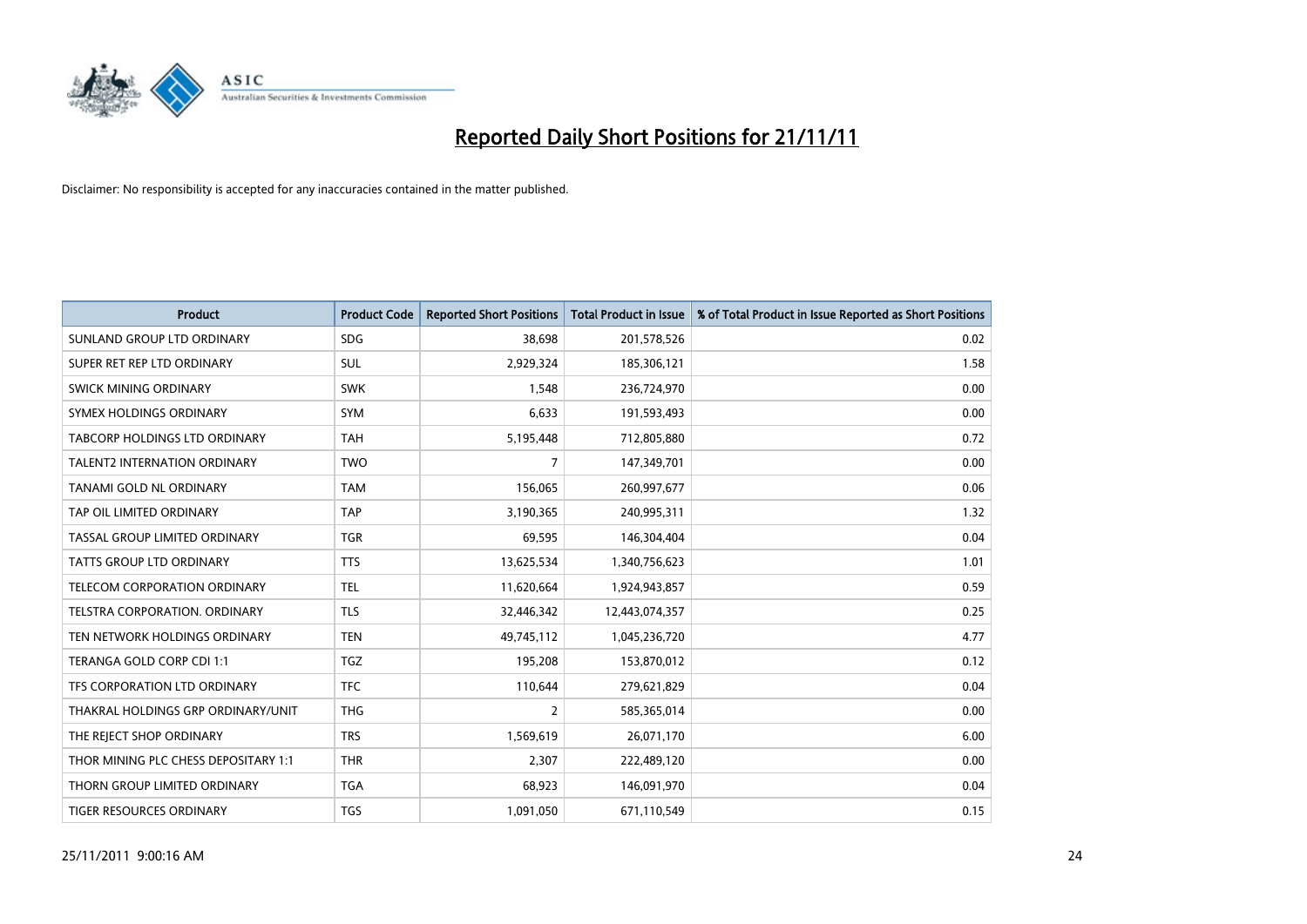

| <b>Product</b>                       | <b>Product Code</b> | <b>Reported Short Positions</b> | <b>Total Product in Issue</b> | % of Total Product in Issue Reported as Short Positions |
|--------------------------------------|---------------------|---------------------------------|-------------------------------|---------------------------------------------------------|
| <b>TISHMAN SPEYER UNITS</b>          | <b>TSO</b>          | 62,911                          | 338,440,904                   | 0.02                                                    |
| TNG LIMITED ORDINARY                 | <b>TNG</b>          | 4,321                           | 284,803,062                   | 0.00                                                    |
| TOLL HOLDINGS LTD ORDINARY           | <b>TOL</b>          | 23,836,411                      | 717,133,875                   | 3.31                                                    |
| TORO ENERGY LIMITED ORDINARY         | <b>TOE</b>          | 35,404                          | 975,436,676                   | 0.00                                                    |
| <b>TOWER LIMITED ORDINARY</b>        | <b>TWR</b>          | 689,519                         | 265,176,580                   | 0.26                                                    |
| TOX FREE SOLUTIONS ORDINARY          | <b>TOX</b>          | 15,801                          | 97,626,882                    | 0.01                                                    |
| TPG TELECOM LIMITED ORDINARY         | <b>TPM</b>          | 3,824,648                       | 783,895,606                   | 0.47                                                    |
| <b>TRANSFIELD SERVICES ORDINARY</b>  | <b>TSE</b>          | 4,604,482                       | 548,357,906                   | 0.83                                                    |
| TRANSPACIFIC INDUST, ORDINARY        | <b>TPI</b>          | 15,351,143                      | 1,490,155,467                 | 1.02                                                    |
| TRANSURBAN GROUP TRIPLE STAPLED SEC. | <b>TCL</b>          | 4,739,239                       | 1,450,874,876                 | 0.31                                                    |
| TREASURY WINE ESTATE ORDINARY        | <b>TWE</b>          | 10,549,038                      | 647,227,144                   | 1.63                                                    |
| TRINITY GROUP STAPLED SECURITIES     | <b>TCO</b>          | 3,419                           | 193,235,631                   | 0.00                                                    |
| TROY RESOURCES NL ORDINARY           | <b>TRY</b>          | 99,132                          | 88,149,823                    | 0.11                                                    |
| UGL LIMITED ORDINARY                 | UGL                 | 5,050,360                       | 166,047,171                   | 3.02                                                    |
| UNILIFE CORPORATION CDI 6:1          | <b>UNS</b>          | 913,973                         | 260,848,758                   | 0.35                                                    |
| <b>VDM GROUP LIMITED ORDINARY</b>    | <b>VMG</b>          | 11,116                          | 932,485,103                   | 0.00                                                    |
| <b>VENTURE MINERALS ORDINARY</b>     | <b>VMS</b>          | 297,372                         | 221,093,592                   | 0.13                                                    |
| VIEW RESOURCES LTD ORDINARY          | <b>VRE</b>          | 1,760                           | 881,953,670                   | 0.00                                                    |
| <b>VIRGIN BLUE HOLDINGS ORDINARY</b> | <b>VBA</b>          | 40,981,697                      | 2,210,197,600                 | 1.85                                                    |
| VITA GROUP LTD ORDINARY              | <b>VTG</b>          | 75,190                          | 142,499,800                   | 0.05                                                    |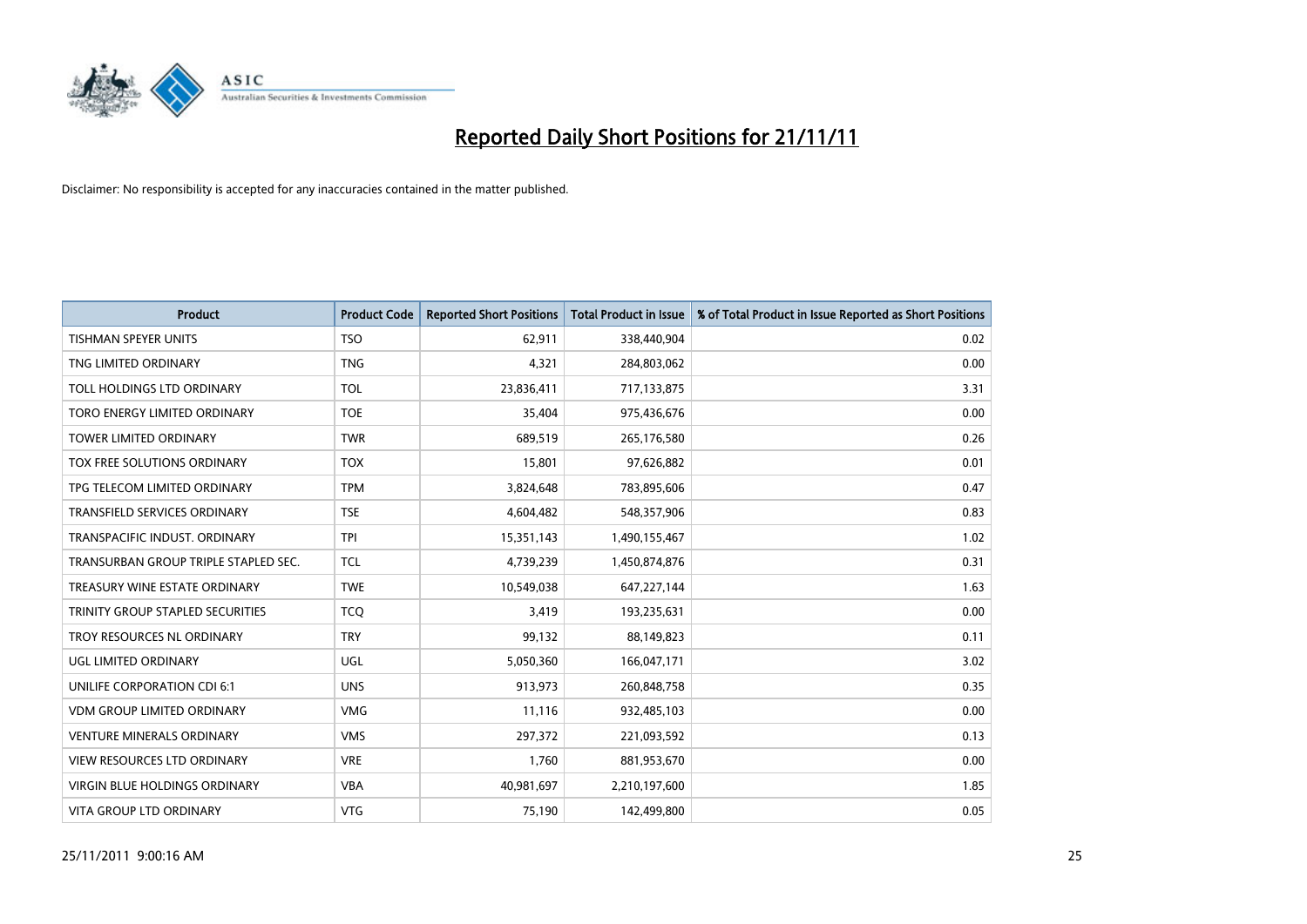

| <b>Product</b>                         | <b>Product Code</b> | <b>Reported Short Positions</b> | <b>Total Product in Issue</b> | % of Total Product in Issue Reported as Short Positions |
|----------------------------------------|---------------------|---------------------------------|-------------------------------|---------------------------------------------------------|
| VITERRA INC CDI 1:1                    | <b>VTA</b>          | 3,828                           | 68,629,939                    | 0.01                                                    |
| <b>WATPAC LIMITED ORDINARY</b>         | <b>WTP</b>          | 209,777                         | 185,160,973                   | 0.11                                                    |
| <b>WDS LIMITED ORDINARY</b>            | <b>WDS</b>          | 701                             | 144,740,614                   | 0.00                                                    |
| WEBIET LIMITED ORDINARY                | <b>WEB</b>          | 52,388                          | 73,368,062                    | 0.07                                                    |
| <b>WESFARMERS LIMITED ORDINARY</b>     | <b>WES</b>          | 22,199,063                      | 1,005,852,841                 | 2.17                                                    |
| WESFARMERS LIMITED PARTIALLY PROTECTED | <b>WESN</b>         | 1,114,633                       | 151,219,321                   | 0.73                                                    |
| <b>WESTERN AREAS NL ORDINARY</b>       | <b>WSA</b>          | 9,776,239                       | 179,735,899                   | 5.44                                                    |
| WESTERN DESERT RES. ORDINARY           | <b>WDR</b>          | 948                             | 207, 277, 648                 | 0.00                                                    |
| WESTFIELD GROUP ORD/UNIT STAPLED SEC   | <b>WDC</b>          | 10,600,641                      | 2,308,988,539                 | 0.43                                                    |
| WESTFIELD RETAIL TST UNIT STAPLED      | <b>WRT</b>          | 37,623,156                      | 3,054,166,195                 | 1.21                                                    |
| WESTPAC BANKING CORP ORDINARY          | <b>WBC</b>          | 72,055,919                      | 3,030,716,100                 | 2.31                                                    |
| WHITE ENERGY COMPANY ORDINARY          | <b>WEC</b>          | 3,138,526                       | 316,104,241                   | 0.99                                                    |
| <b>WHITEHAVEN COAL ORDINARY</b>        | <b>WHC</b>          | 1,270,489                       | 494,535,082                   | 0.24                                                    |
| WHK GROUP LIMITED ORDINARY             | <b>WHG</b>          | 84,194                          | 265,200,652                   | 0.03                                                    |
| <b>WILDHORSE ENERGY ORDINARY</b>       | <b>WHE</b>          | 26,413                          | 250,928,627                   | 0.01                                                    |
| WOODSIDE PETROLEUM ORDINARY            | <b>WPL</b>          | 2,119,807                       | 805,671,604                   | 0.23                                                    |
| WOOLWORTHS LIMITED ORDINARY            | <b>WOW</b>          | 2,447,104                       | 1,224,814,736                 | 0.17                                                    |
| <b>WORLEYPARSONS LTD ORDINARY</b>      | <b>WOR</b>          | 6,074,980                       | 241,703,830                   | 2.47                                                    |
| WOTIF.COM HOLDINGS ORDINARY            | <b>WTF</b>          | 13,113,793                      | 211,255,444                   | 6.20                                                    |
| WPG RES LTD ORDINARY                   | <b>WPG</b>          | 84,258                          | 257,864,413                   | 0.04                                                    |